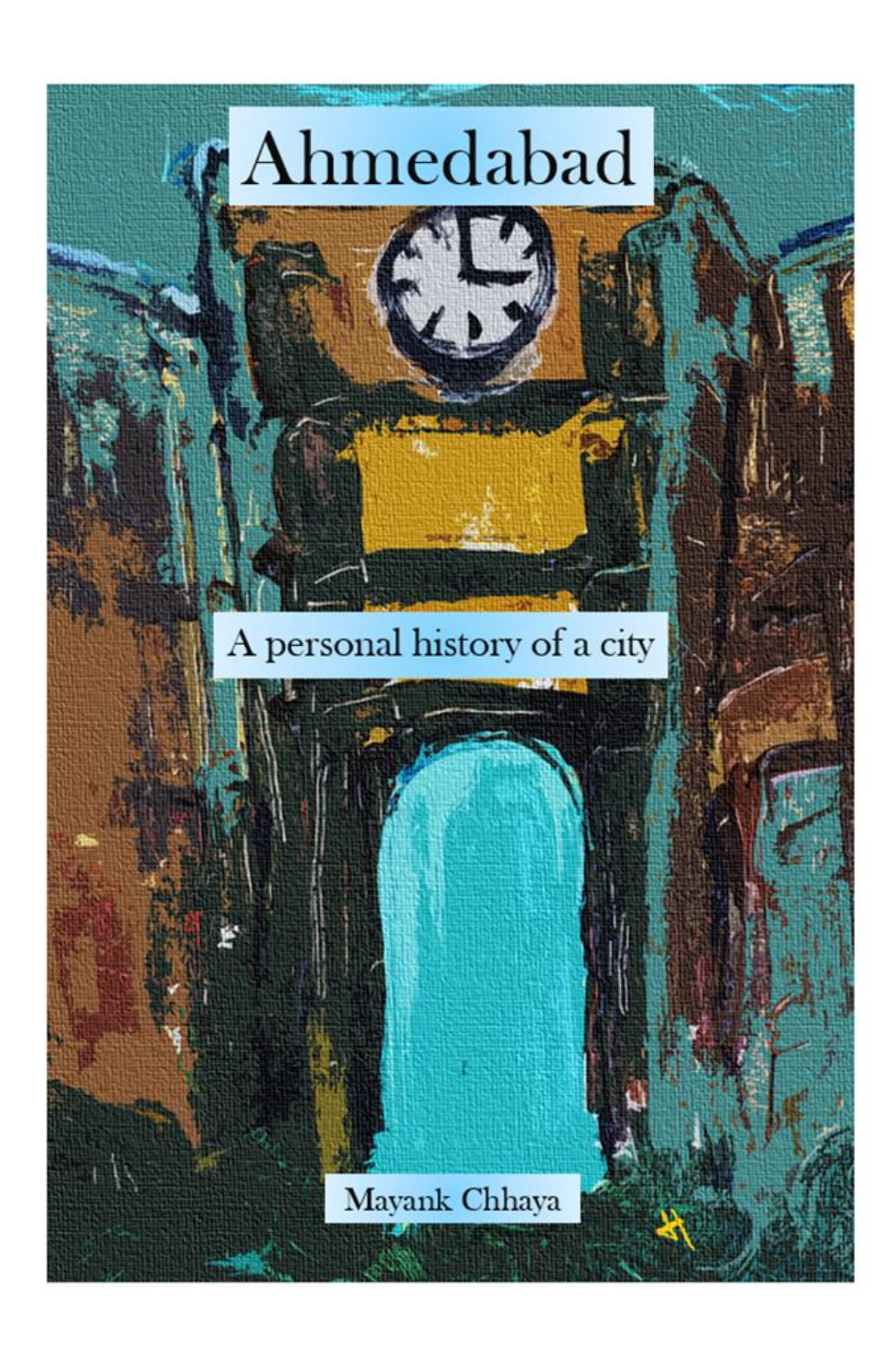## Ahmedabad

Mayank Chhaya

Copyrighted material—Mayank Chhaya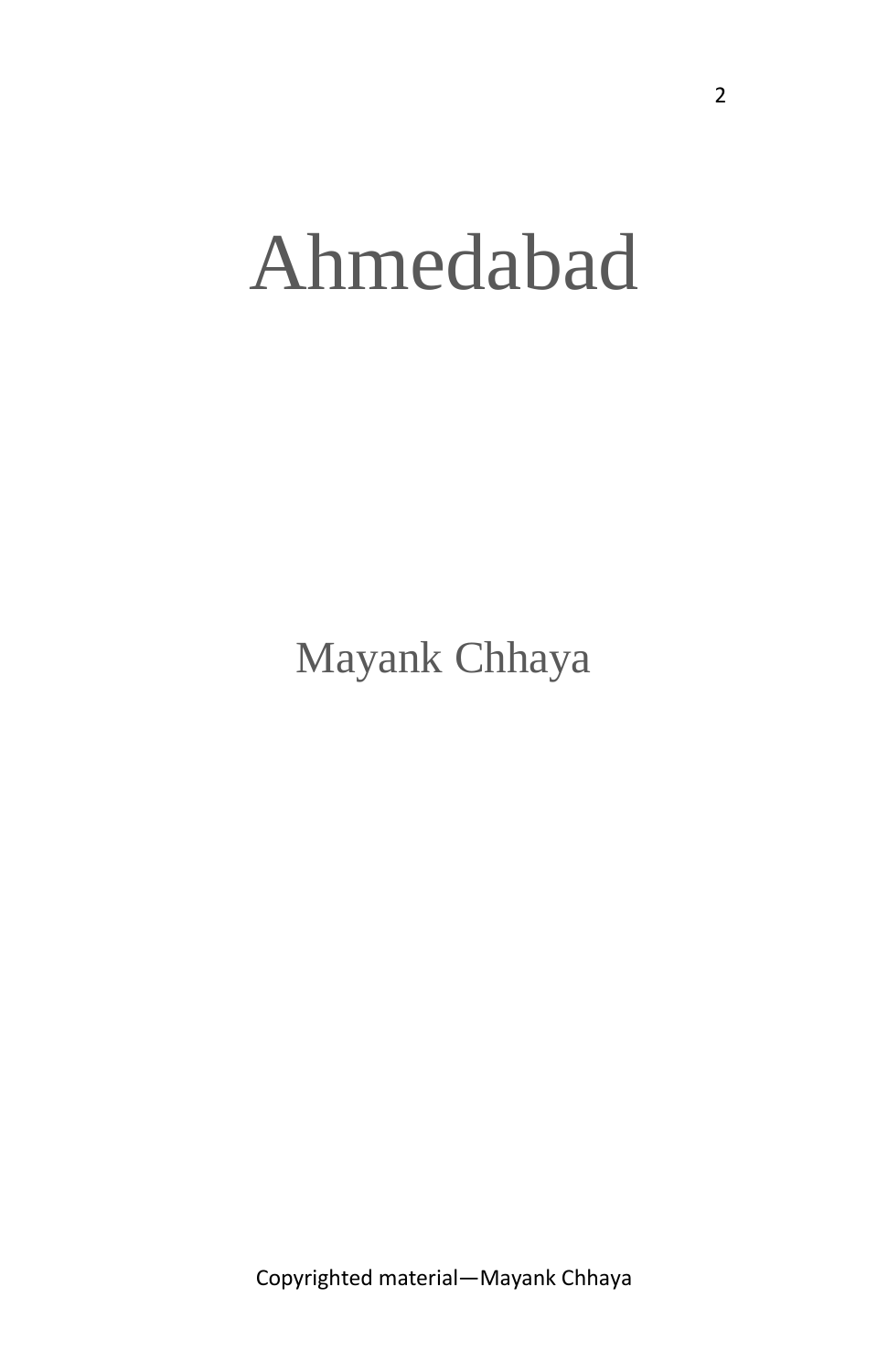## **Introduction**

For a city that is India's seventh largest, Ahmedabad exerts surprisingly light urban gravity. It is a city that gives one the impression that it is either unaware of or unconcerned about its impact on India's national life, both throughout history and in modern times. Few metros of Ahmedabad's size and historical significance are as unselfconscious and untouched by their relevance and, in some sense, notoriety.

Long used to being counted out of the list of important Indian cities, Ahmedabad has developed a detached demeanor about its many great accomplishments and contributions. By the same logic, it is equally unencumbered by its many profound flaws. Its disinterest in showcasing itself can often be mistaken for natural diffidence. It is anything but.

It is in that spirit that the completion of 600 years of the city's founding in 2011 ought to be seen. It should not surprise anyone if most inhabitants of the city consider that anniversary as nothing more than a passing number unless it creates some memorable opportunity for trade and commerce; or, in short, an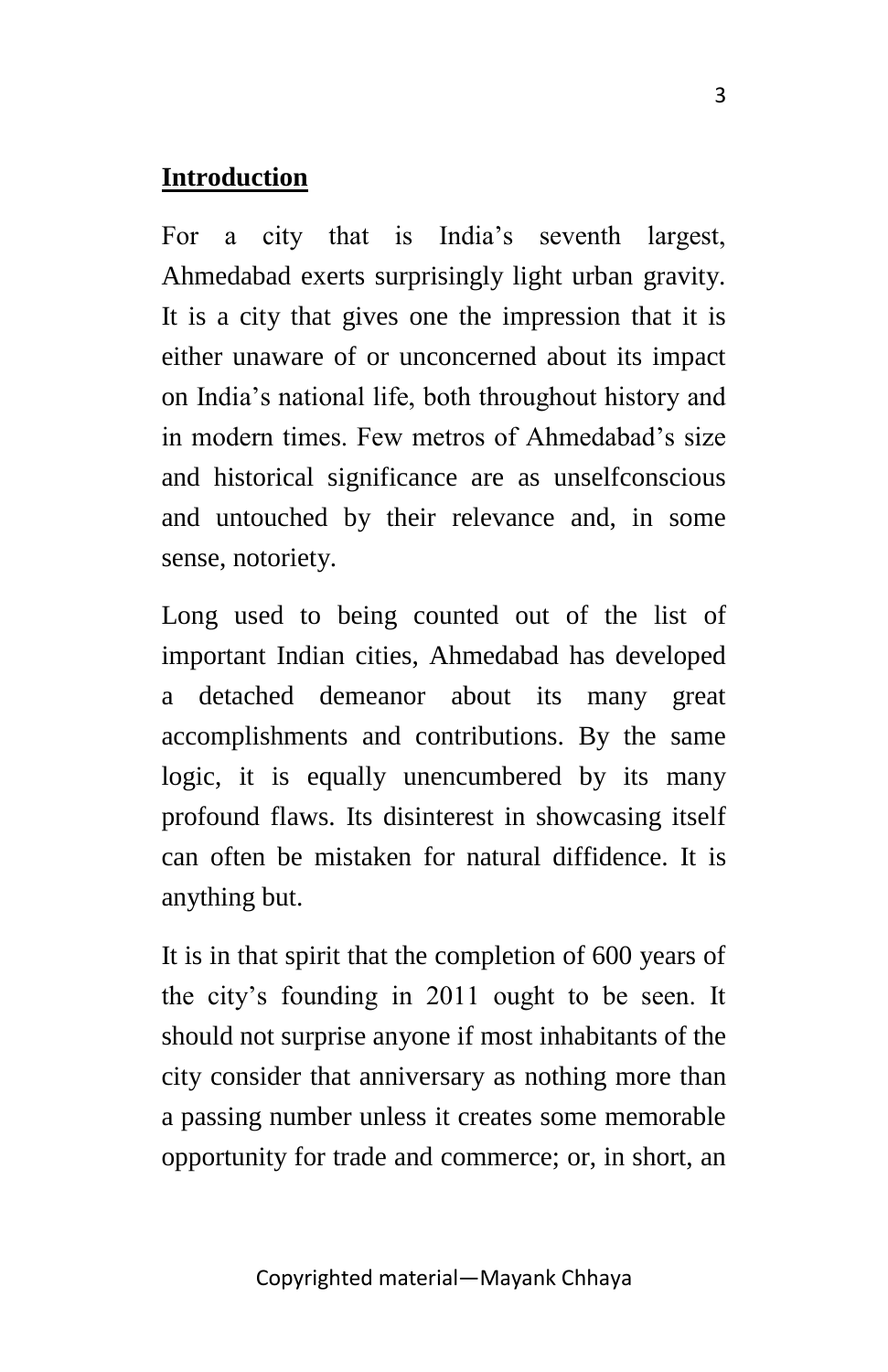opportunity to make money. Perhaps more than in any other comparable cities, the people of Ahmedabad display a particular earnestness to get on with the business at hand. If history fits into that dynamic, that's great. If it does not, then it needs to step aside. It is a city fully grounded in the now.

During my two and half months of researching and interviewing in the city, I did not come across anyone who, of their own volition, mentioned the 600th anniversary. When I broached it, the reaction was mostly a combination of polite disinterest and transient curiosity. Some of that attitude may have to do with their barely hidden antipathy towards the city's Muslim founder Ahmed Shah. Equally though, it could also be explained by their innate preference for the more immediate and current. However, the most important reason why the Amdavadis, as the people of the city are known, do not consider that anniversary of any great significance is because Ahmedabad was not built so much by its ruler as by its business community, locally known as the Mahajan.

As Umang Hutheesing, a scion of one such family and probably the city's most passionate cultural impresario, describes, "I can think of only three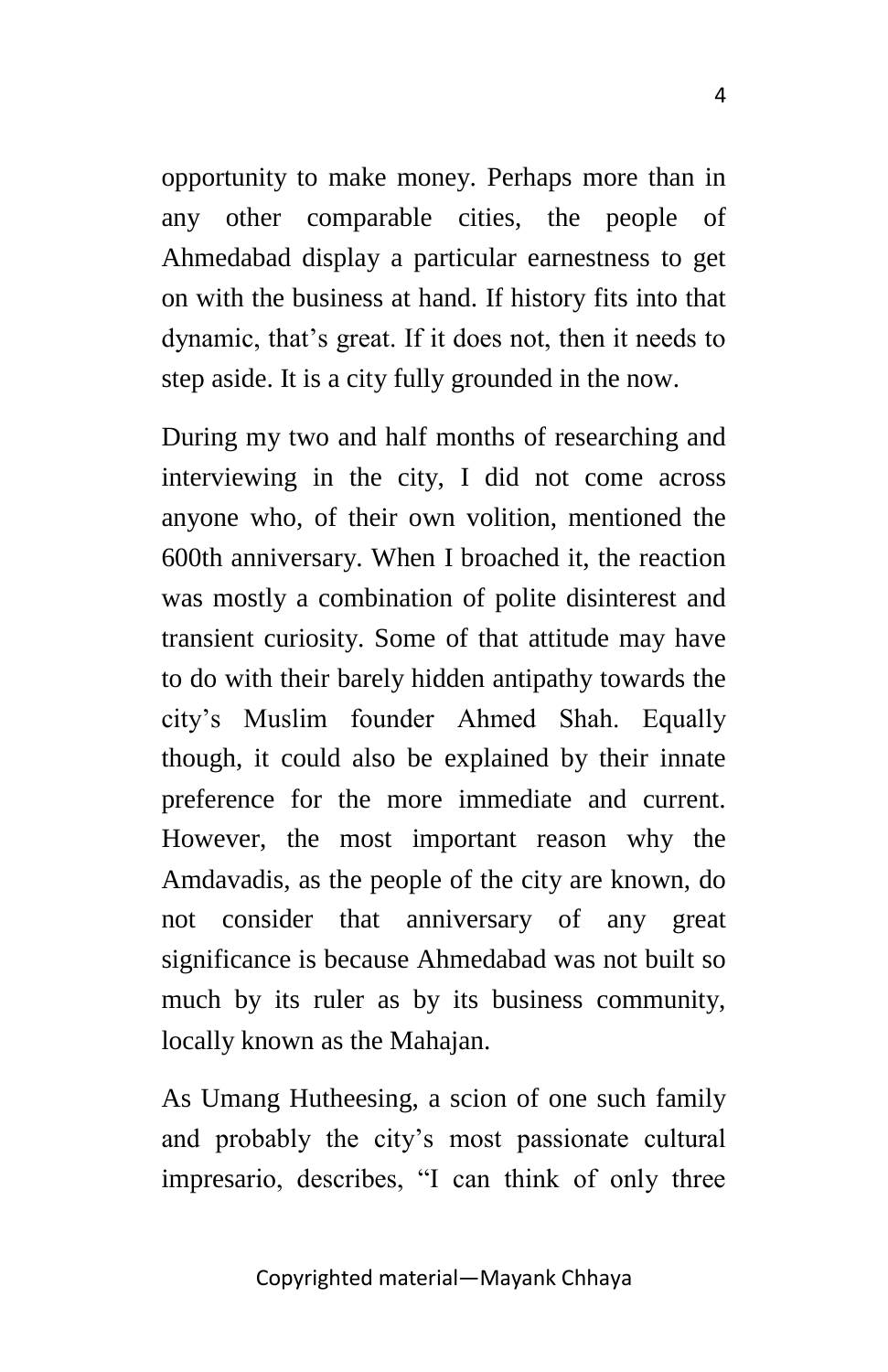cities of any significant scale in the world which were built by the business community. I call them the three Ms: the Mahajans of Ahmedabad, the Merchants of Venice and the Medicis of Florence."

Any city that owes its success to its business/trading class is necessarily focused on the present. It is not a city that celebrates history and does its best to not let it stand in its way. Add to that equation the fact that quite like many Indian cities, Ahmedabad's demographic is also very young in terms of the age of its residents who are by their very definition more interested in now and not what some "sultan bhai", as teenager named Bhavesh put it, did 600 years ago.

Ahmedabad has always enjoyed an identity that is distinct and, in many ways, distant from the rest of Gujarat which has much older cities but none that nearly has had the kind of singular impact in shaping the state's economic personality. In many ways the identity of the Gujaratis as being shrewd business people is overwhelmingly drawn from the people of Ahmedabad.

Historically, Ahmedabad has always been a city full of possibilities, but it is only in the last decade or so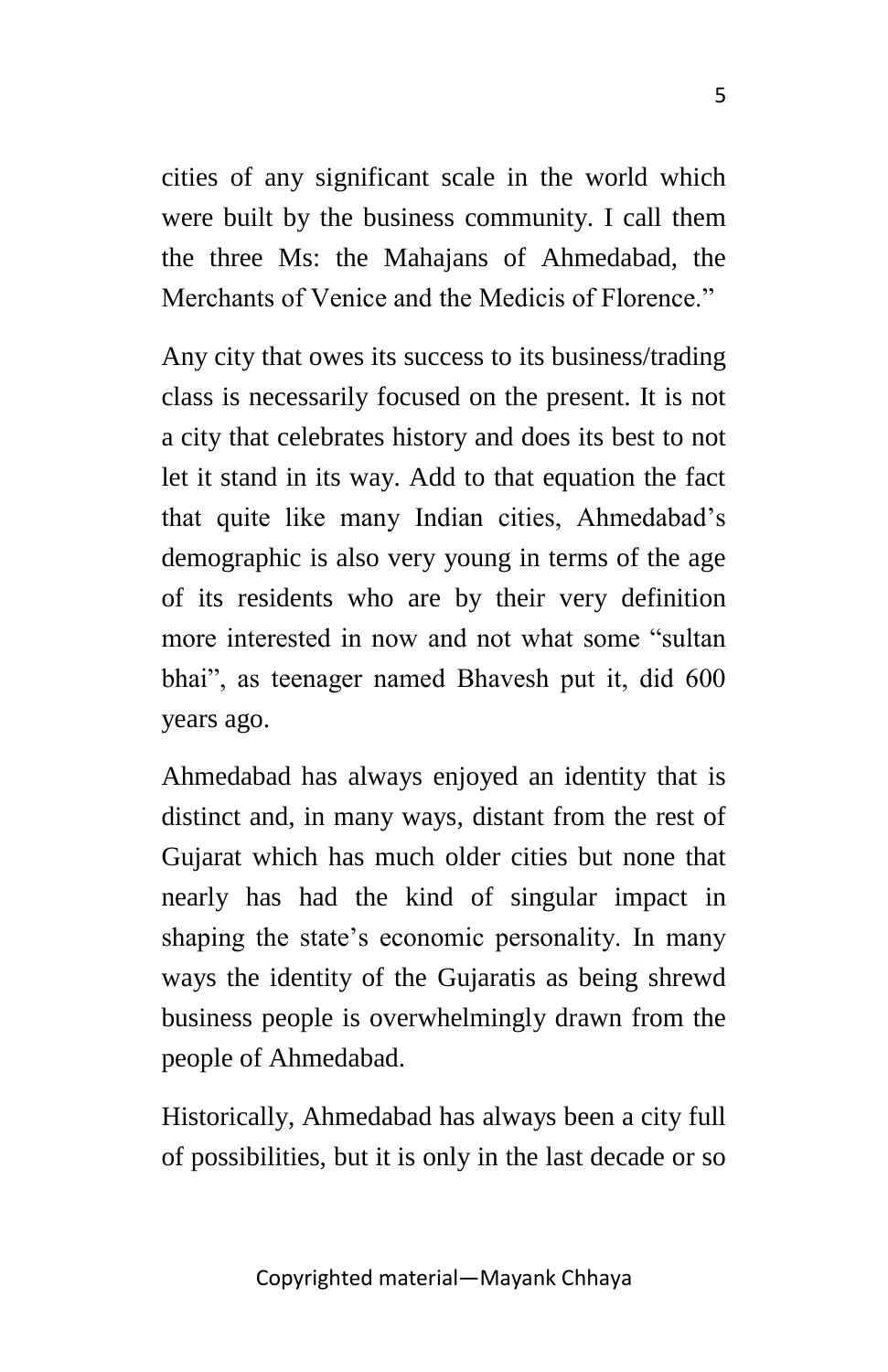that they have come to be recognized more widely among the people. Industriousness and mercantilism have always been the two defining characteristics of the people of Ahmedabad, but the last decade has witnessed them acquire a whole new dimension.

There is a third less obvious characteristic and that is the city's quiet self-assurance. Ahmedabad has been a very well-to-do city for a very long time, but rarely, if ever, wealth is flaunted here. In fact, some of the city's wealthiest people have been known to be consciously understated. There was a time in the 1960s and 70s when some of the wealthiest men and women in Ahmedabad wore no-frills and preferred strictly cotton clothes. The only giveaway of their wealth would be barely noticeable diamond buttons in their shirts or kurtas. I remember my visits with my maternal grandfather to his boss and then prominent businessman Vimal Kilachand's bungalow in the Law Garden area. Dressed up in a blindingly white poplin kurta with diamond buttons and cotton dhoti, he would alight from his Chevrolet Impala and quickly send the car away lest its opulent presence overwhelmed a child. While some of that character has undergone change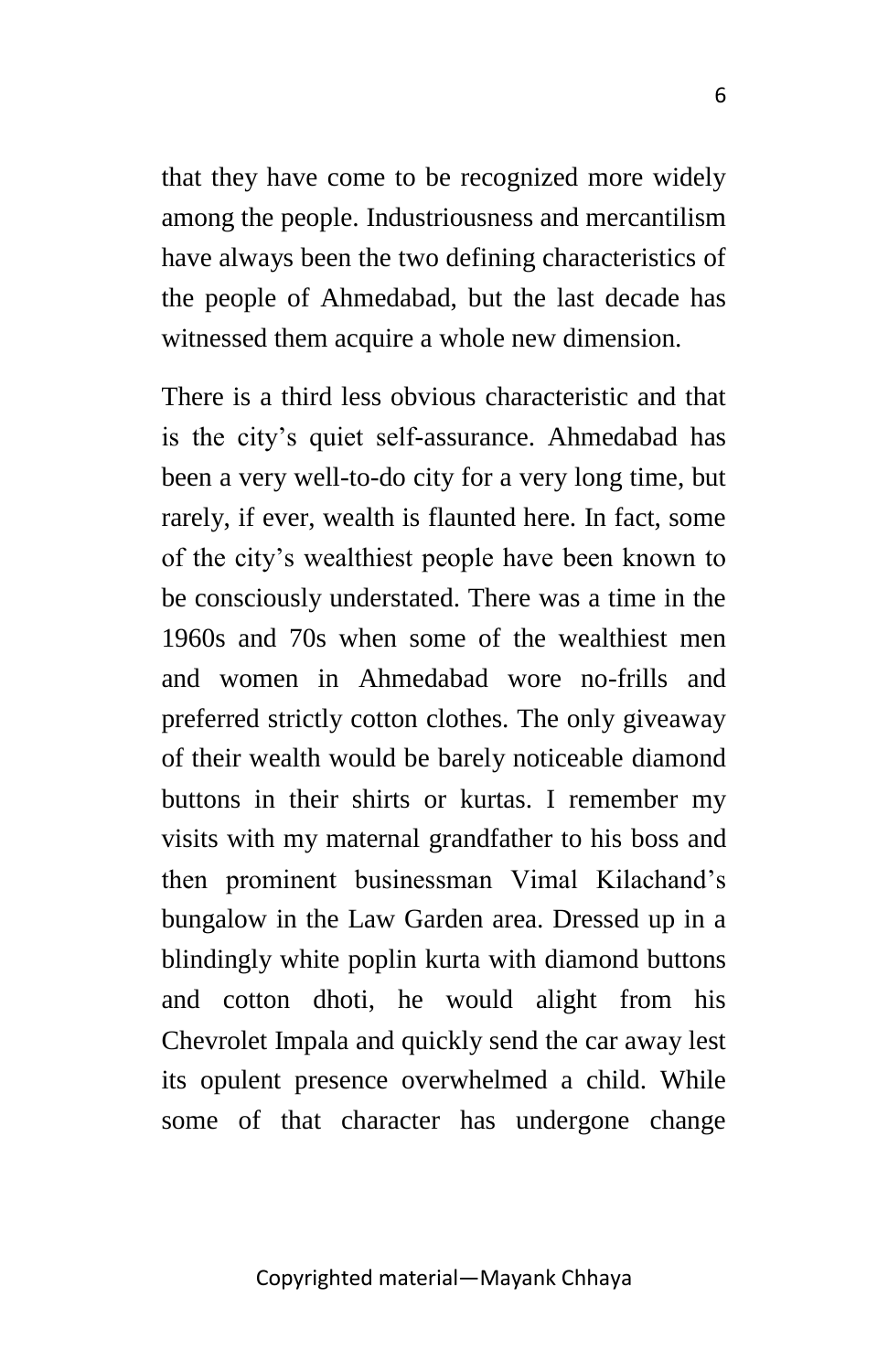because of the rise of the neo-rich, it is still very much part of the life here.

Despite its dramatic growth in the last decade and half or so Ahmedabad's heart is essentially provincial. The overriding attitude of its people has been that the world will adapt itself to them rather than the city to the world. That is both strength as well as weakness. This dynamic has given the city, its people, its buildings and its culture a character that lends itself to a compelling narrative.

Although the known history of the city has been traced back to the 11th century, and in some ways, at least by implication, to the Harappan civilization because of its proximity to Lothal, it is after its founding in 1411 by Ahmed Shah that it begins to evolve into an urban conglomerate. The frequently told but most likely apocryphal story about Ahmed Shah's dog and a hare still resonates. The story goes that once while walking his dog/s Ahmed Shah was startled when a hare attacked his canine companion without a warning. He was believed to have said something to the effect that if the hares of the region were so fearless he could only imagine how its people would be. From that logic, it is believed, was born Ahmedabad. You can still find people in old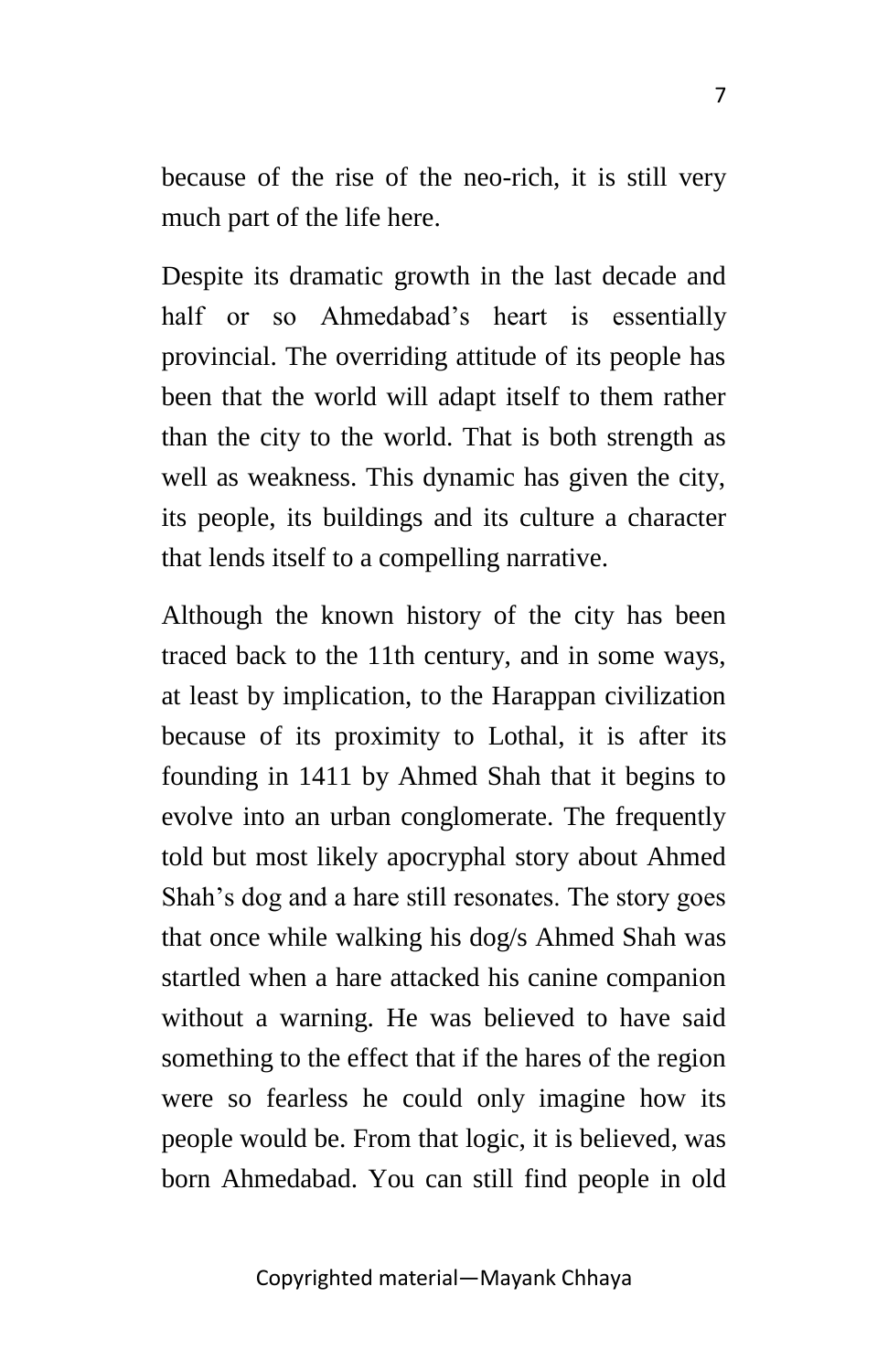Ahmedabad who think the dog and the hare were actually metaphors for the alien ruler and his indigenous subjects. They see that story as representative of the people of the city rejecting an invader.

The name Ahmedabad is a combination of Ahmed and Abad, which in Urdu means prosperous. Together it was supposed to be the enduring legacy of Sultan Ahmed Shah who like all rulers wanted to live and prosper in its inhabitants' memory long after his death. Left to the ever-pragmatic people of the city the name's Islamic identity was chipped away over the centuries and sculpted into a more neutral Amdavad. It is possible that Ahmedabad started collapsing into Amdavad initially out of its inhabitants' reluctance to be fastidious about its pronunciation. Somewhere along the centuries, particularly in the latter half of its existence, as Hindu-Muslim relations began to come under strain the more revisionist-minded among the majority community began to remind the rest that its name commemorated a conquering Islamic ruler. There is a fairly substantial number of people who would, in fact, want the city's name changed back to what they believe to be its original—Karnavati.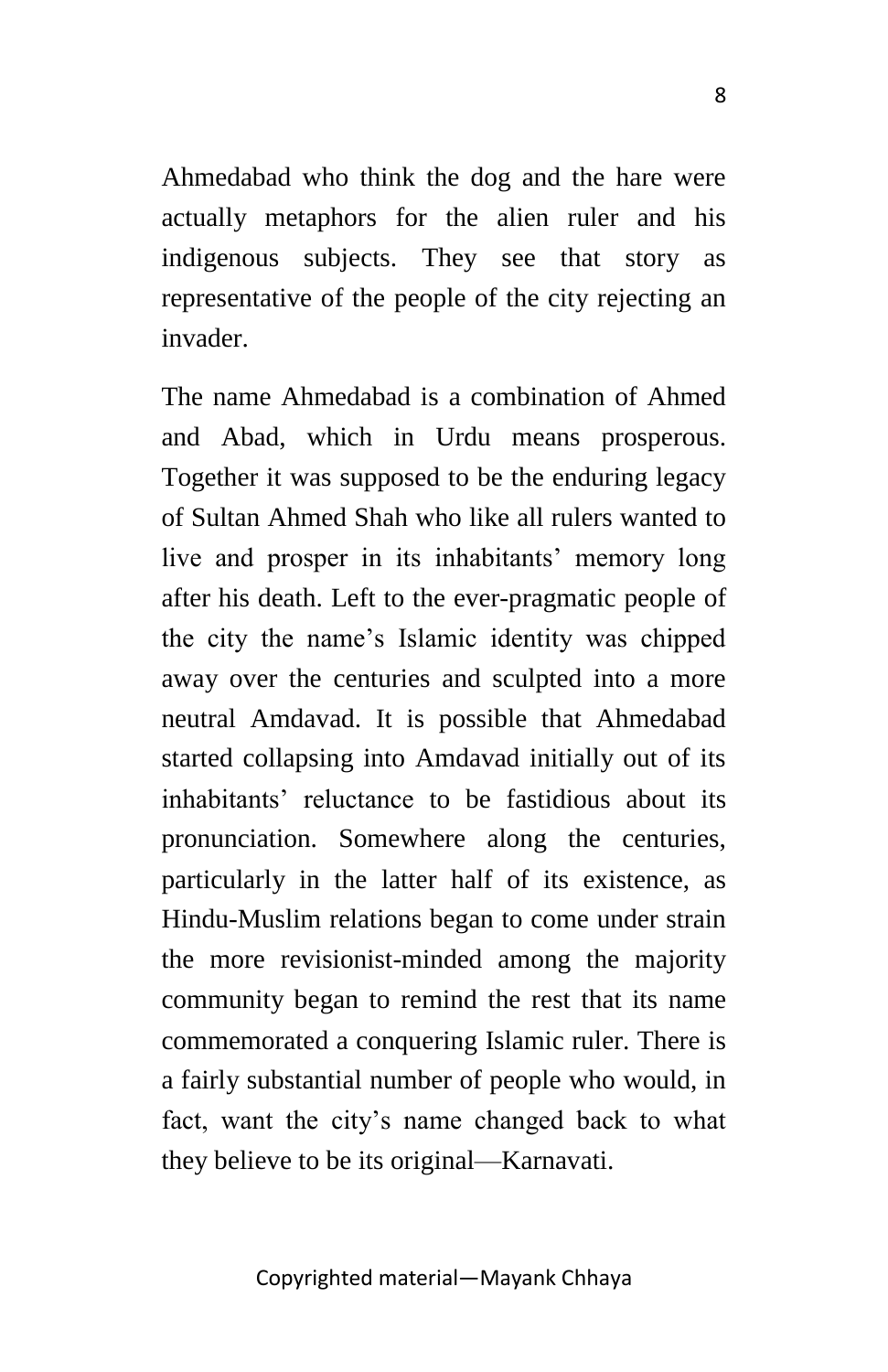It is a measure of how deeply ingrained this thinking has become that very few people, mostly those who are not indigenous to it, pronounce the name correctly. A vast majority calls it Amdavad as if they are shorthanding a history of subjugation. At the Ahmedabad railways station, its English and Hindi versions are accurately spelled, while its Gujarati version is written as Amdavad. Ramnik Patel, who was coming out of the station, had this question in reply to my question why most Gujaratis are reluctant to pronounce the city's name the way it is. "Ahmed Shah mari gaya chhasso varas pehla. Have to danti to emne. (Ahmed Shah died 600 years ago. Let's bury him now.)"

As an experiment I asked some half a dozen random children on the city's streets if they liked living in Ae hamed aa baad. They looked at me strangely with two of them, siblings outside the Gujarat Law Society's high school in the Law Garden area, even correcting me by saying, "Aa to Amdavad kehvay (It is called Amdavad)." Sensing an opportunity for some interesting perspective I probed the siblings further and asked them if they knew who Ahmed Shah was. Preeti, the sister, said, "Naam to koi Musalman bhai nu lagey chhe pan khabar nathi. Ae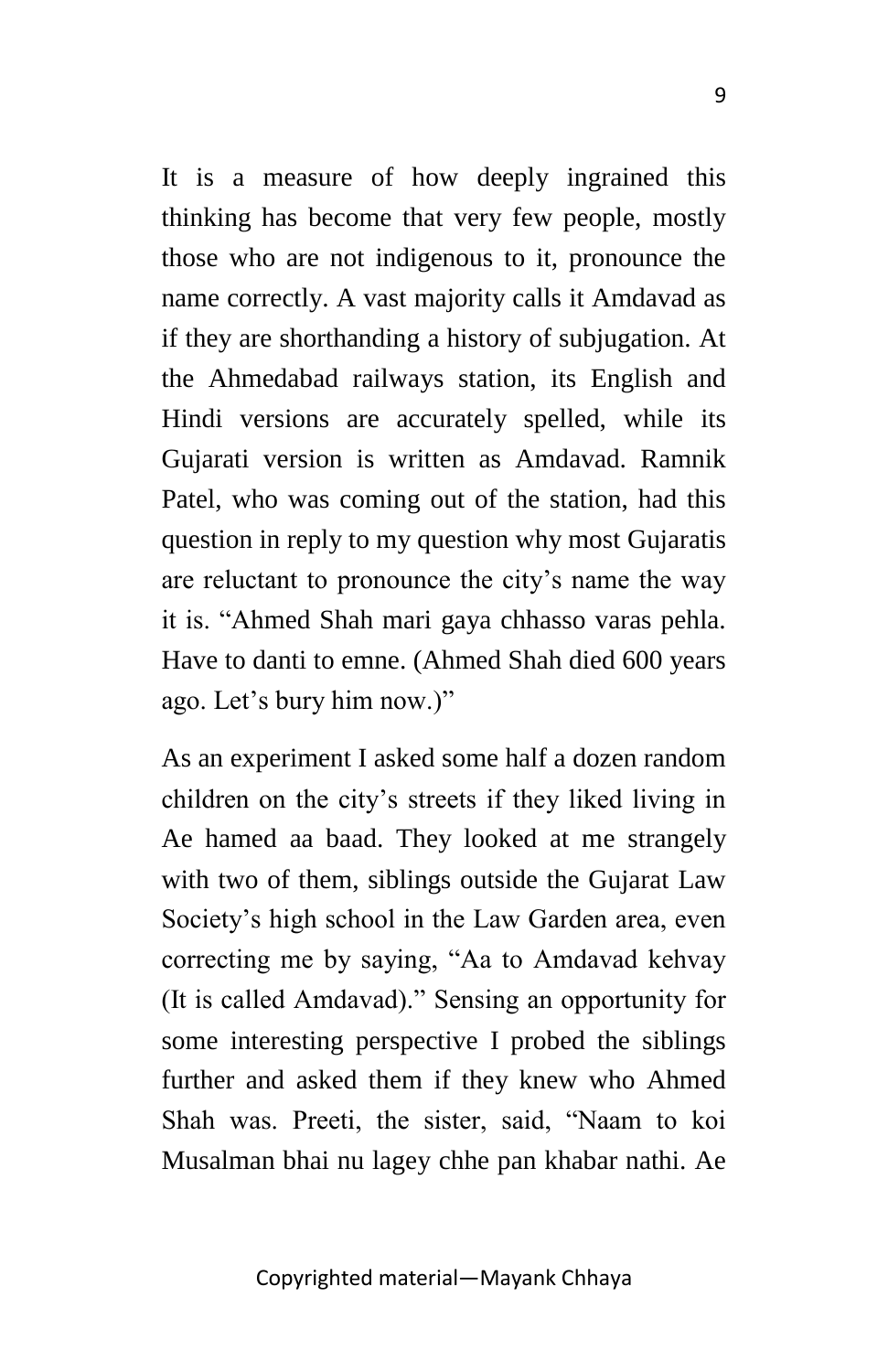shun karta ta? (It seems like a Muslim man's name. What did he do?)" Her older brother, Paresh, perhaps conscious that my questions may not be so innocent, cut short the conversation saying, "Aapne ketla taka kon Ahmed Shah hato? Hashe koi. (What do we care who Ahmed Shah was. Must be someone)," he said and led the sister away.

From that dismissiveness began my journey to and through Ahmedabad. It seemed to me that I might get a better measure of the city if I approached it from a vantage point that was older than its 600 years and still within reasonable geographical vicinity. I found it without any effort. It is called Lothal, the "mound of the dead."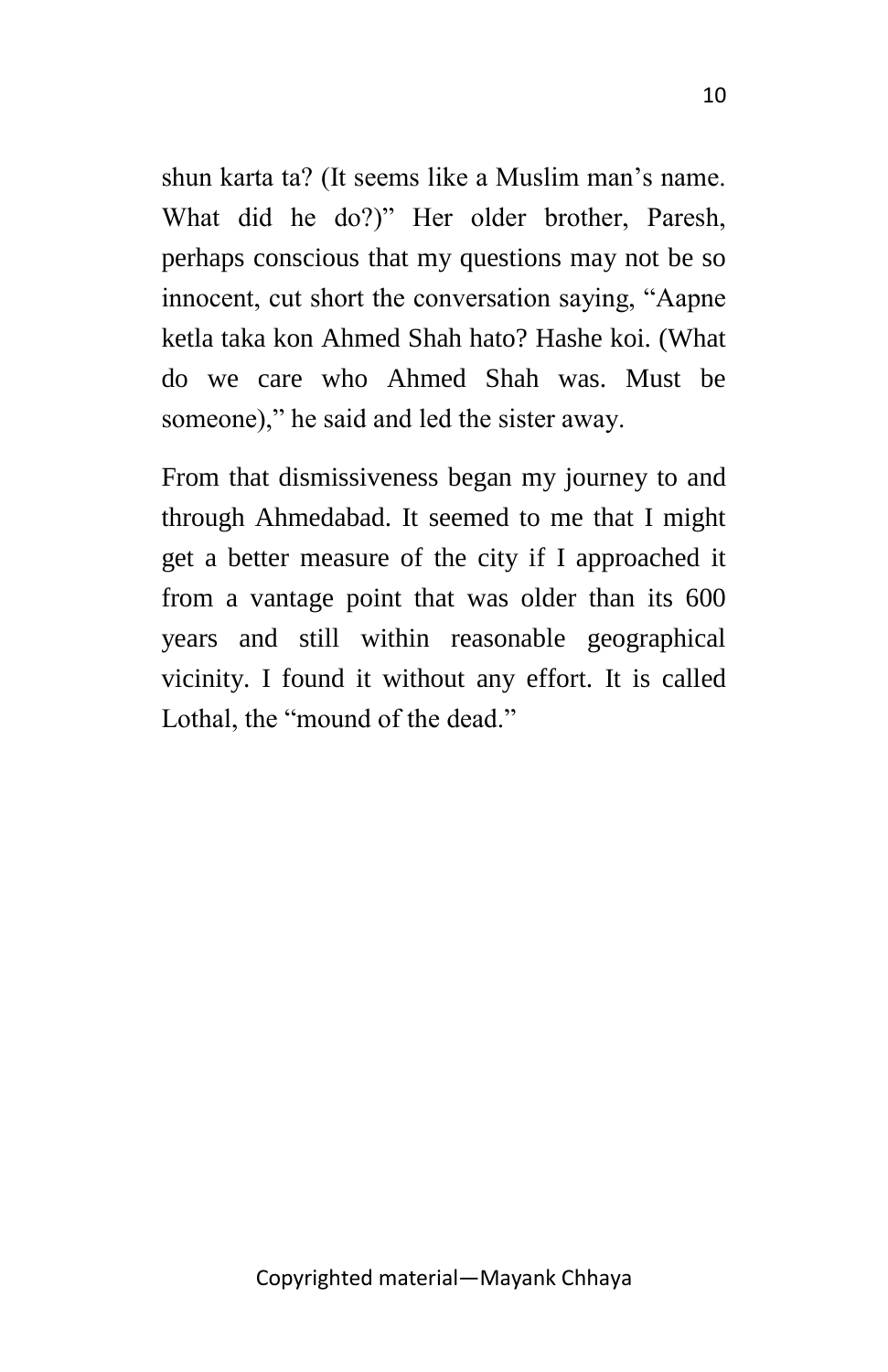## **Chapter 1**

## **Lothal to Ahemadabad**

The white summer light bleaches the flat brown ground and gives it a frosted look. Hot gases that rise from the ground refract everything—people, cows, dogs, peacocks, monkeys, buildings, scooters, rickshaws. At noon, when the sun is at its zenith the city looks misaligned. It is from this misaligned city of Ahmedabad that I begin my journey to the perfectly aligned Indus Valley town of Lothal, to an ancient but finely structured past with little or no bearing on the current but chaotic present.

The steady drone of the Bajaj auto rickshaw engine mixed with the rancid heat touching 45 degree Celsius can lull anyone into a slow death. It is a good thing I am not driving. I am not sure it is a good thing for anyone else to drive either in this debilitating heat. But Jasubhai is different.

Jasubhai, the rickshaw driver, has not heard of an invention called sunglasses. His eyes are wide open as if locked in a who-blinks-first-contest with the sun. The jaggedly, post-apocalyptic glare, which can singe the lesser mortals' retina, is no match for him. I thought I saw the sun dim its light a bit as if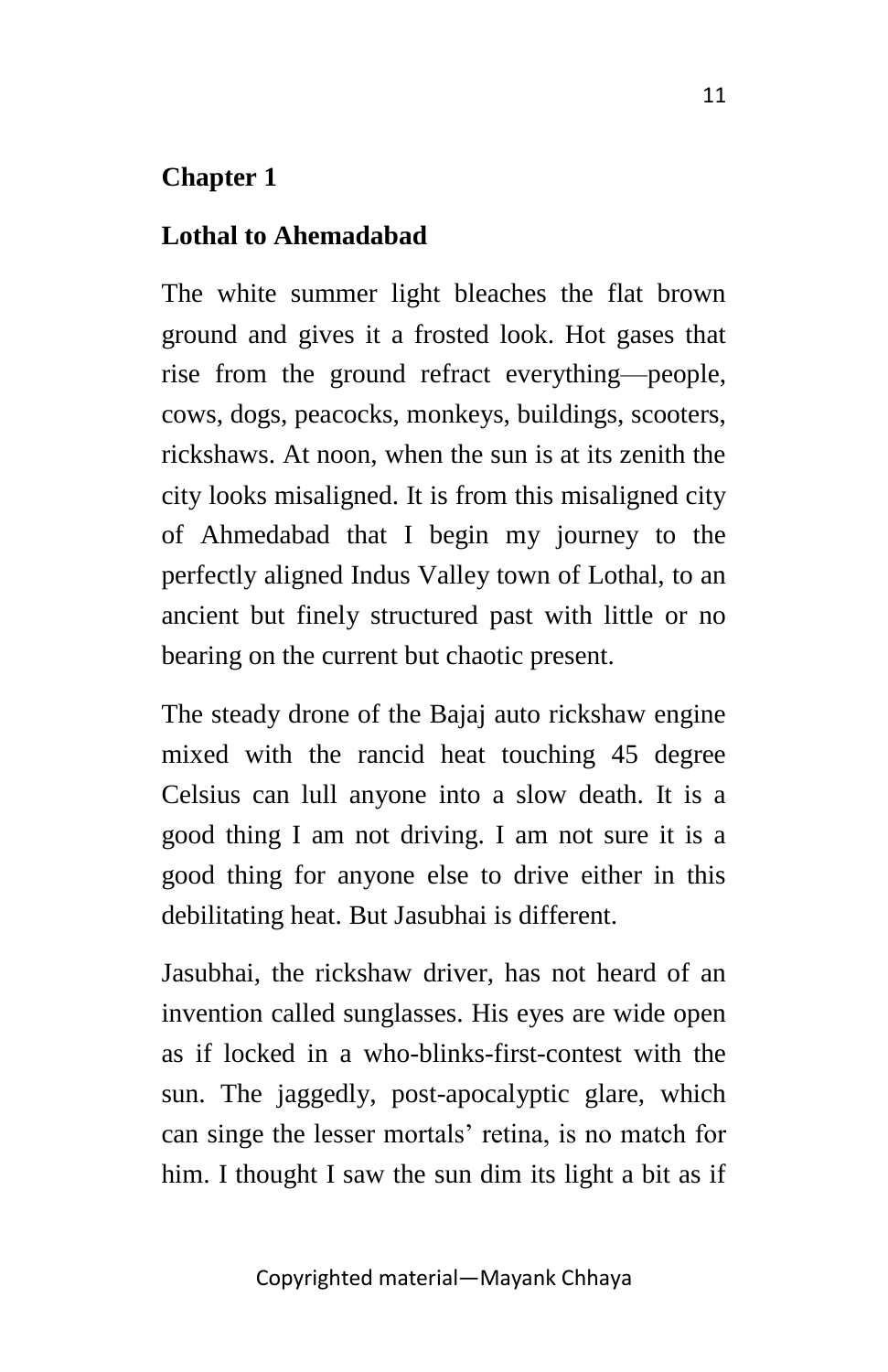in defeat but quickly attributed it to the disorientation caused by the infernal heat. Before he agrees to drive me to Lothal he is not so much excited about traveling back 4500 years in history to the ancient Indus town as he is at the prospects of earning 450 rupees that he said he would charge me.

"Normally I would have charged 600 rupees—one rupee for every year of Ahmedabad's history—but since you are writing about my city I am giving you a discount," he says part in jest, part seriously. It is just as well that I am not writing a history of Lothal because if the antiquity of the city determined Jasubhai's rickshaw fares, it would have been one expensive ride. Also, he does not realize that if we are going to a place which is 4,500 years old, he has charged me just ten paise for every year. Only in Ahmedabad would you find a rickshaw driver who could price history in actual hard cash.

During the summer, the route from Ahmedabad to Lothal on the National Highway number 8 is predominantly tawny, broken by an occasional green bush. There is no relief from the relentless heat even though we pass through what looks like a series of tiny pools of water; all of them mini mirages formed on the pitch-black tar of the road.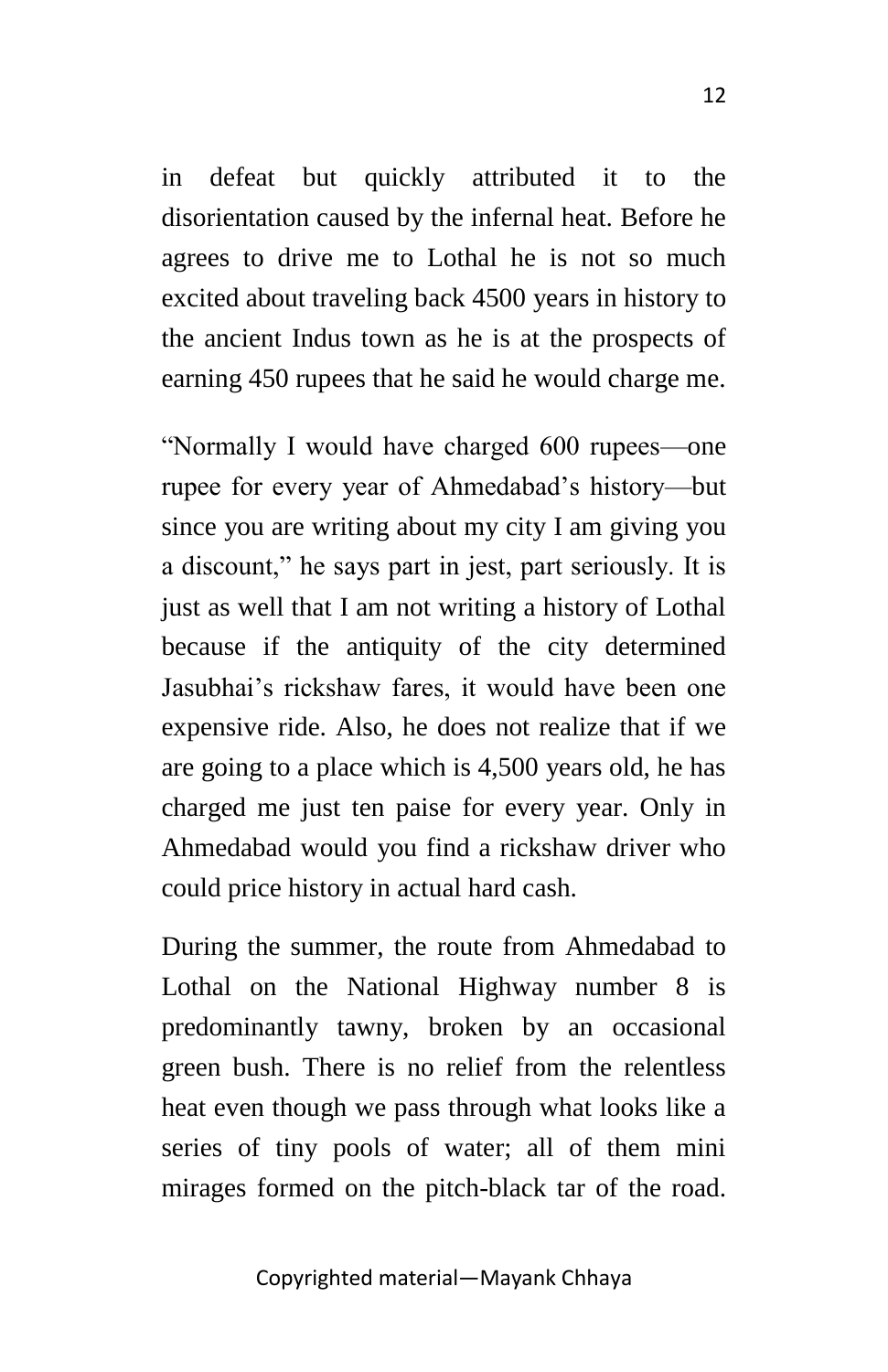They appear and disappear in such rapid succession like an illusionist's trick that I cannot decide whether they are real or imaginary. The best is to imagine them to be real.

In the door-less rickshaw the smell is a mixture of an overcooked earth and wafts of Ahmedabad's pollution. Sweat evaporates almost as soon as it forms because of the dry heat and wind in one's face. But somehow it seems appropriate to ride in a rickshaw to the antiquities. It seems like a form of transport closer to that period.

Lothal and Ahmedabad are separated by 80 kilometers in geographical terms and nearly 4500 years in historical terms. What joins them is the Sabarmati River, an estuary of which coursed past Lothal in ancient times as the main river does through Ahmedabad today. In each case the river spawned two remarkable urban settlements and both emphatically defined by its people's innate industriousness.

Once one of the most important cities of the Indus Valley Civilization in 2350 BCE, Lothal now looks like a brick kiln fallen on bad days. Its millennial ruins do not do justice to its glory days when it was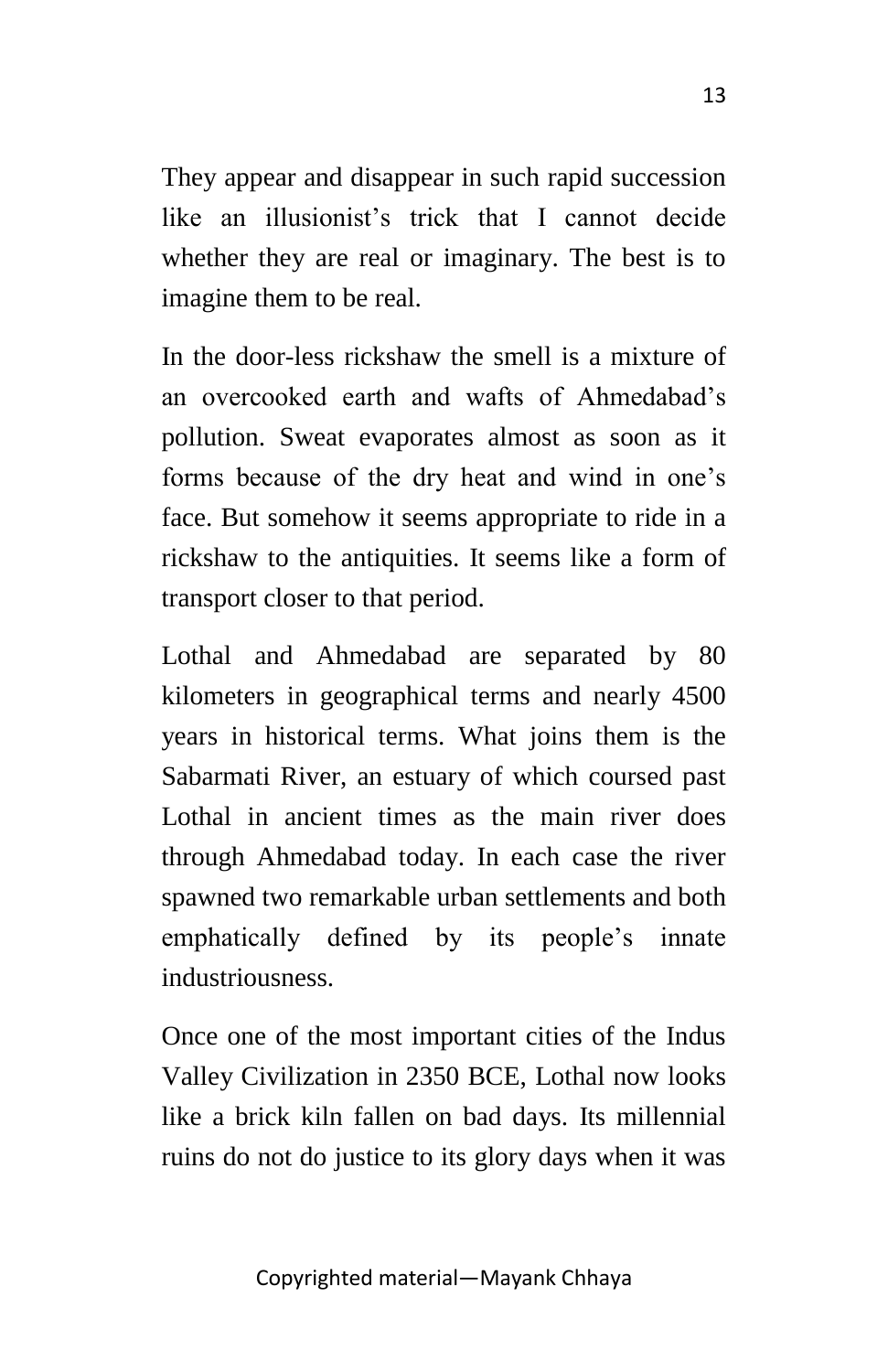a thriving town boasting of marvelous town planning and engineering skills as well as remarkable expertise in metallurgy, weights and measures as well as jewelry making. Although the opinion is divided on whether Lothal did indeed have a dry dock and hence suggesting of some form of shipbuilding industry or merely a structure that looks like it was a large water storage tank, it is clear that the Harppans who founded and lived here were quite advanced in their technological knowledge and entrepreneurial prowess.

In their book 'Harappan civilization and Rojdi', Gregory L. Possehl, M. H. Raval and Y. M. Chitalwala point out that given the relatively small size of Lothal (about 5.5 hectares) all of its "manufacturing and commercial activity far outstripped any reasonable estimate for the needs of the Lothal inhabitants. This fits well with the proposed outpost function of the site." In other words, they produced goods far in excess of their own needs and demands with a clear intent to send them beyond their own settlement.

Standing near the remains of its dry dock/water tank and walking on its neatly laid out streets it is possible to feel a connection between Lothal and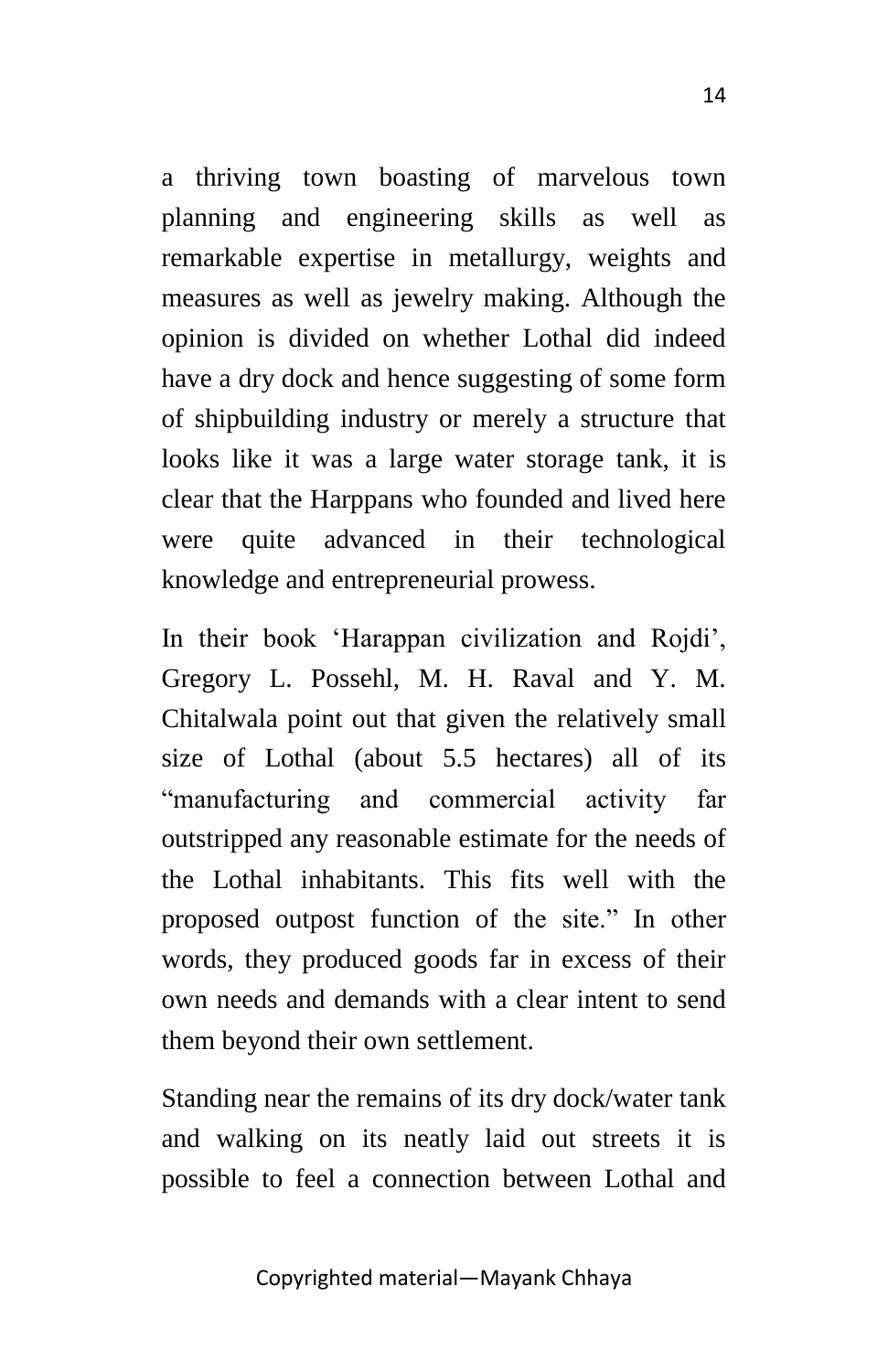Ahmedabad. And with a creative leap it is also possible to imagine the inhabitants of Ahmedabad fitting right into the ancient groove of a people who were modern despite their antiquity. Experts believe that although the Harppans were the dominant influence in Lothal, there was also a hunter/gatherer population that most likely would have worked in tandem with them. The hunter-gatherers were the indigenous population unlike the Harppans who came from Sindh. While no such study has been carried out, it is possible that some inhabitants of Ahmedabad carry a bit of Lothal's DNA in them.

There is hardly any physical record of what happened between the time Lothal faded away over 4000 years ago and the emergence of a medieval state. The territory, which now forms Gujarat, was very much an integral part of the Mauryan Empire (321-185 BCE) that stretched from the modern-day Bangladesh all the way to Afghanistan, and then the Gupta Empire (320 to 550 CE) that straddled the Golden Age of India. From 900 CE to 1243 CE Gujarat was ruled by the Solanki dynasty with Anhilwad, now Patan, as its capital. In the  $11<sup>th</sup>$ century under the sixth Solanki ruler Karna Dev (1063/4-1093/4) a city was founded where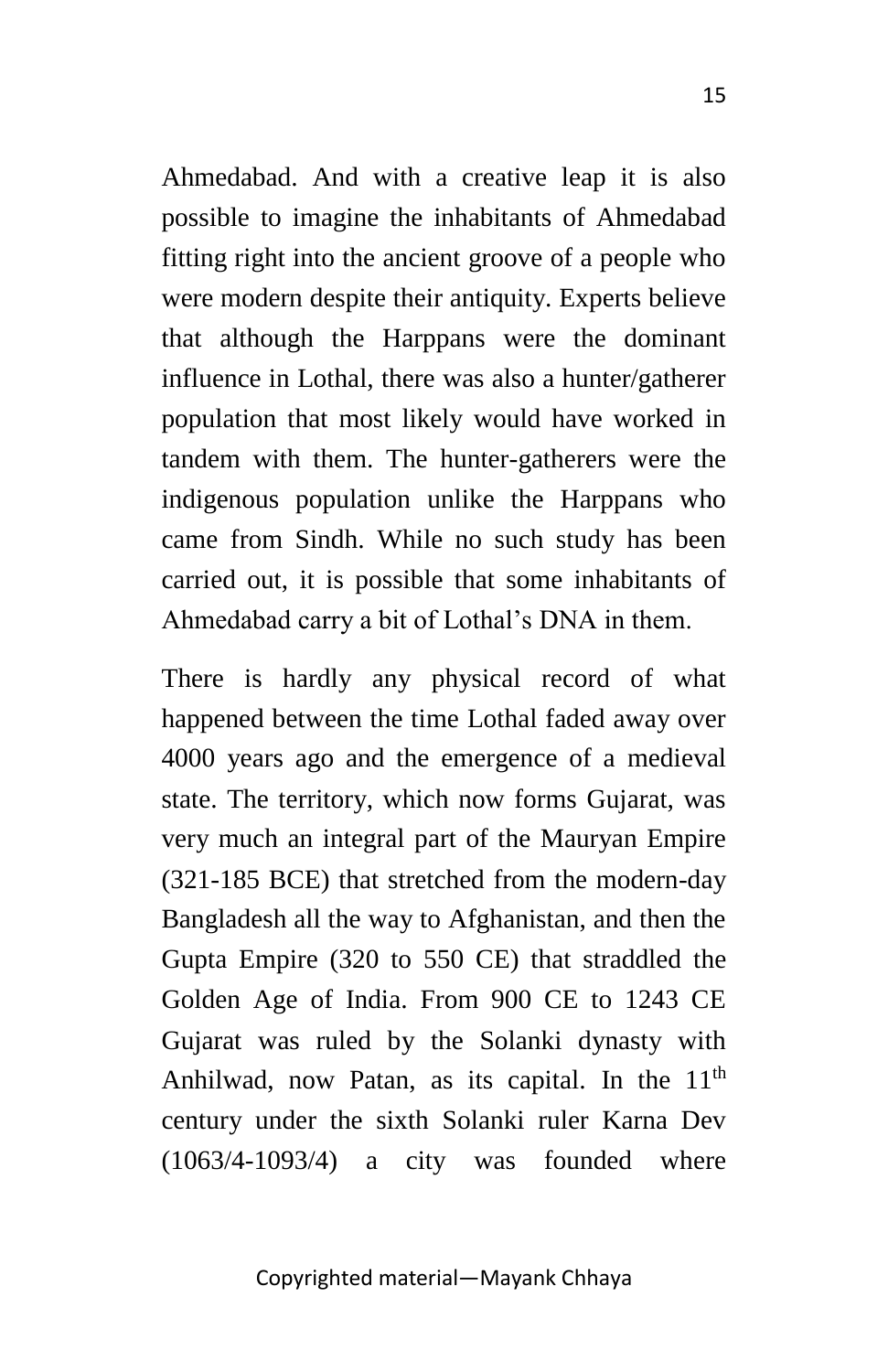Ahmedabad exists today and named Karnavati after the king. However, it is only with the advent of the Muslim rule over India in the early  $13<sup>th</sup>$  century that the territory that is now Ahmedabad begins to emerge in a sharper relief out of its hazy ancient past.

Turkic and Afghani dynasties started ruling over Delhi from 1206 with the Mamluk dynasty (1206- 90) being the earliest followed by the Khilji dynasty (1290-1320) and then the Tughlak dynasty (1320- 1413). Both the Khilji and Tughlaq dynasties played a decisive role in shaping the future of Gujarat. Sometime in 1297 the army of the Khilji ruler Allauddin overwhelmed the Solanki dynasty of Gujarat and set the stage for over four centuries of Muslim/Mughal rule over the state with Ahmedabad as its pivot. After the ascension of the Tughlaq dynasty in Delhi its Sultan Firuz Shah Tughlak appointed Malik Mufarrah as the governor of Gujarat in 1377. Following some internecine and fraternal battles for the control of Gujarat, Sultan Nasir-ud-Din Muhammad bin Tughluq appointed Zafar Khan its governor in 1391 and gave him the title of Muzaffar Khan. A year later he defeated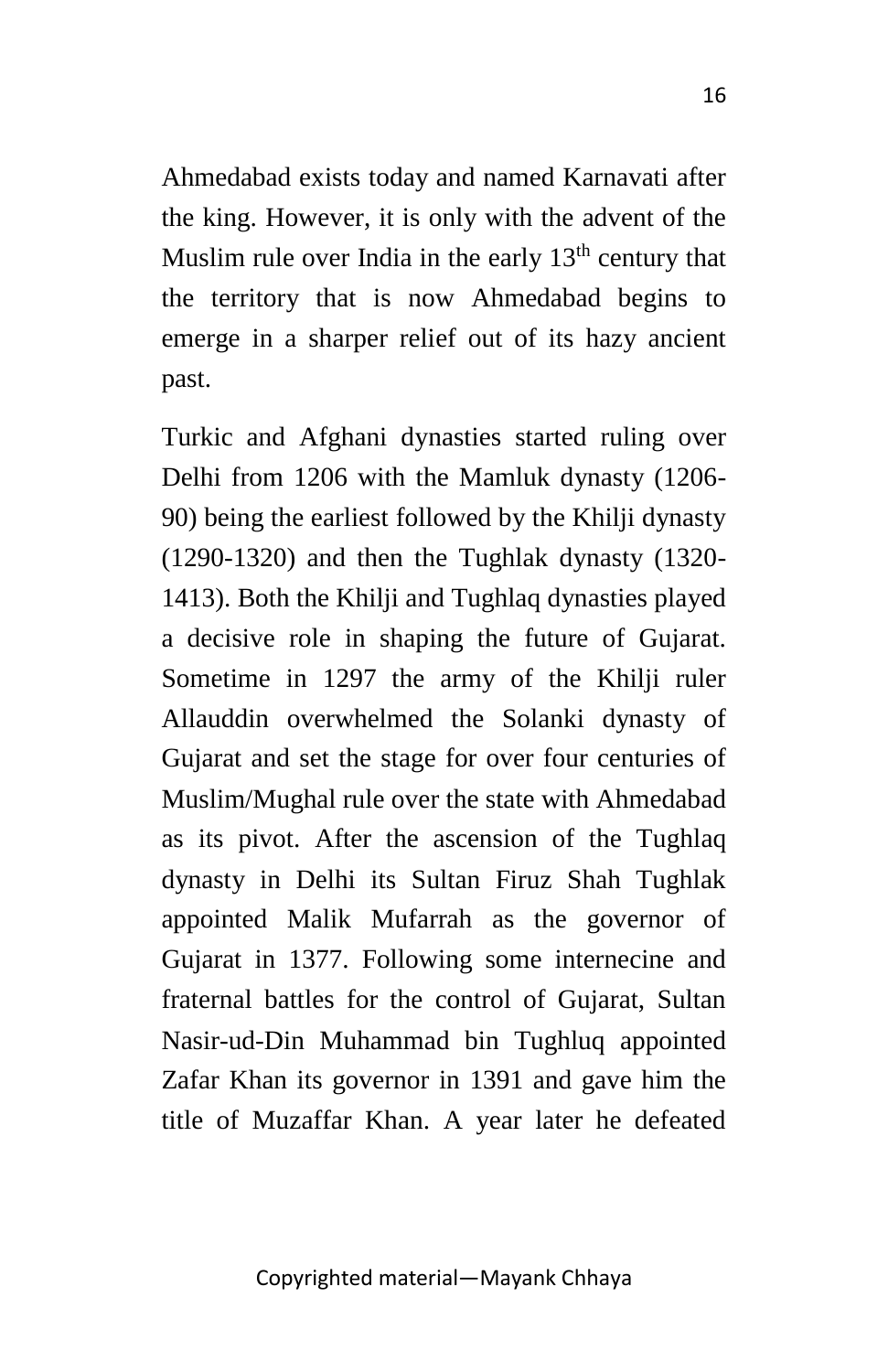Mufarrah near Anhilwad Patan and took over the city as his capital.

In 1403, Muzaffar Khan defied the counsels of his son Tatar Khan to march over Delhi only to be imprisoned by his offspring. Tatar Khan assumed the title of Muhammad Shah and decided to march over Delhi. He was poisoned by his own uncle Shams Khan. Shah's death laid the field open for Muzaffar Khan to be released from prison. In 1407, he declared himself the Sultan of Gujarat and sanctified his rule with his own insignia and coins. After his death in 1411, his grandson and Tatar Khan's son Ahmed Shah took over.

As it frequently happens with Indian history, the birth of Ahmedabad is also shrouded in fables and legends. It is not clear how and under what circumstances Ahmed Shah decided to shift from Anhilwad Patan to a new city about 125 kilometers to its south. One such story was told by a certain Charles Dickens (not to be confused with the redoubtable litterateur Dickens) and the way he tells it in the weekly journal 'All the Year Around', in the volume XI dated January 6, 1894 to June 30, 1894, it sounds most compelling.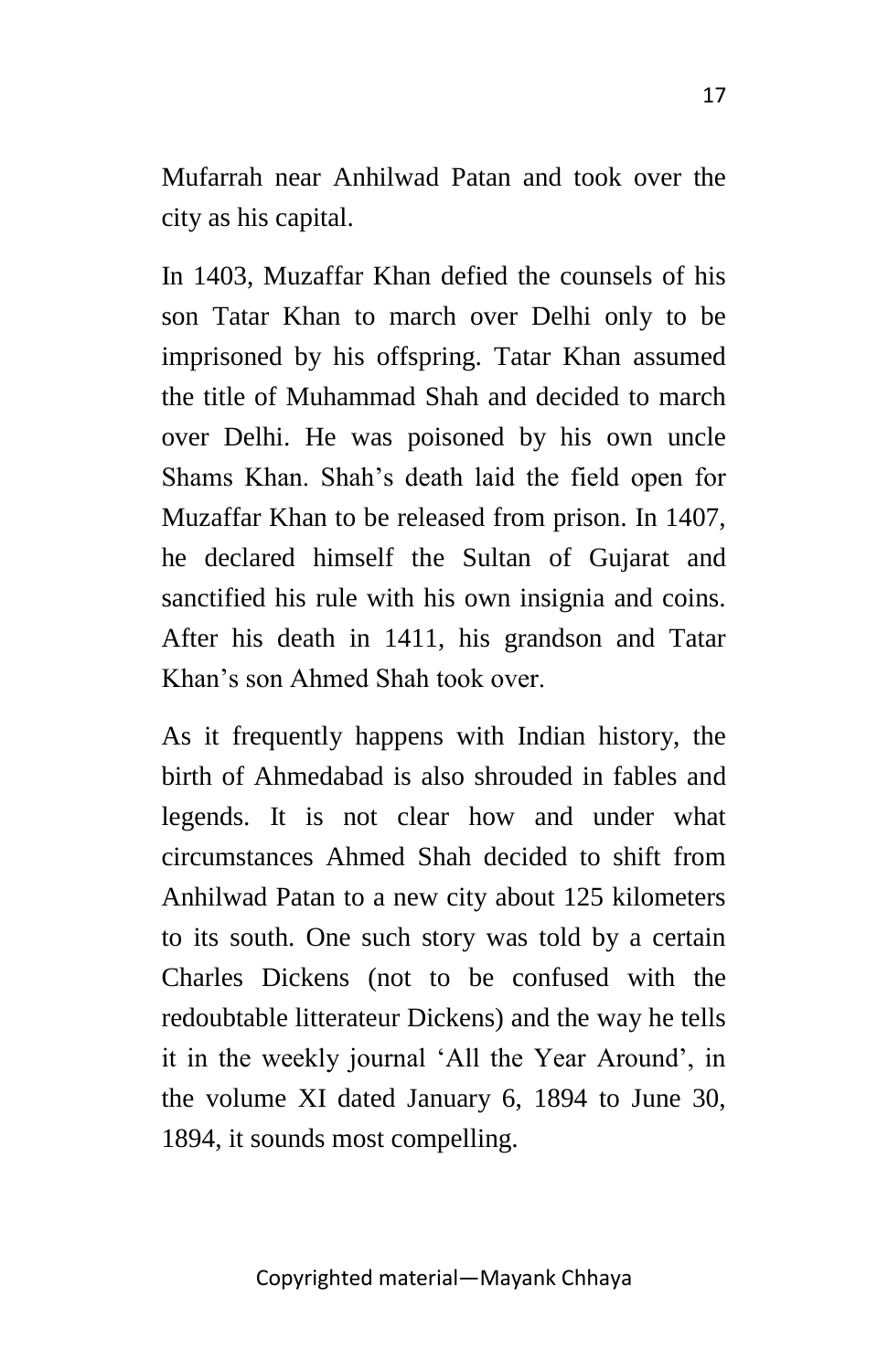*"A romantic story, like a faded rosebud found within the pages of a dusty chronicle, throws a poetic glamour round the chapter of Indian history which commemorates the founding of Sultan Ahmed's capital. The Mohammedan conquest of Gujarat was accomplished at the end of the fourteenth century by the Viceroys of the Emperors of Delhi, and the increasing power of the Royal delegates at length enabled them to form an independent dynasty.*

*Ahmed, the second sultan of the new regime, when riding on his elephant through the jungle which clothed the lower spurs of the Rajputana mountains (the Aravallis) became enamoured of Sipra, the beautiful daughter of a black Bheel chieftain, as she came to draw water at sunset from a shallow river which crossed the monarch's path. The burnished brass of the lotah (pitcher) posed upon the graceful head emphasized the dark loveliness of the girl as she stood among the green fronds of the tall bamboos which fringed the stream, and the susceptible monarch succumbed to the untutored charms of the startled wood-nymph, who became a star in the galaxy of beauty which adorned the Royal Zenana. When the Sultan espoused his dusky*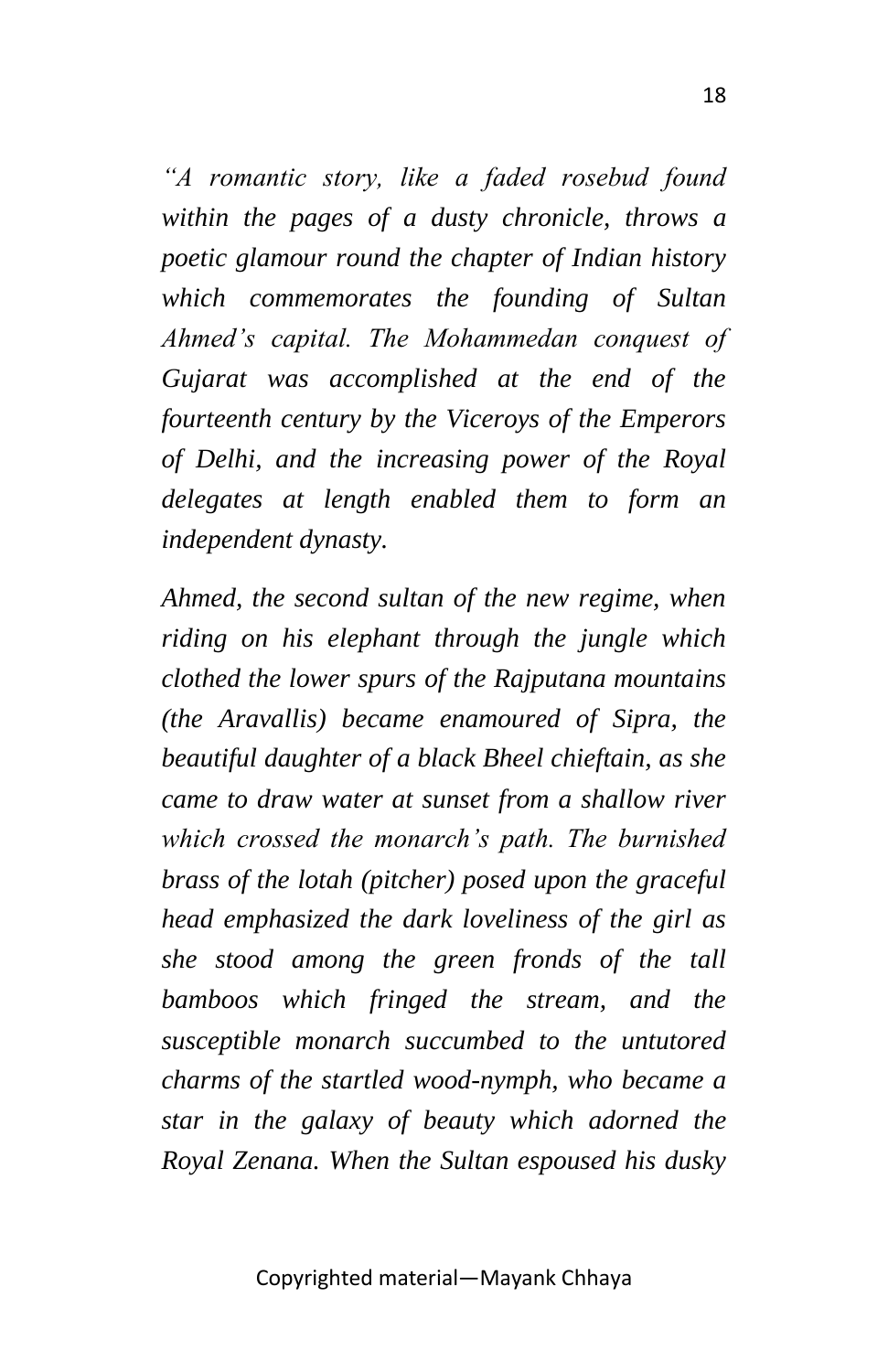*bride, he determined in the true Oriental fashion, to honor his lady-love and to immortalize his own name by building a new capital on the banks of the brook where the mysterious hand of fate met the barbaric maiden and led her to a throne."*

Some other historical accounts say that Sipra, in fact, was the queen of Mahmud Begada (1458- 1511), the grandson of Ahmed Shah and attribute to him the romantic circumstances by which he came to meet her as described in Dickens' account.

En route from Lothal to Ahmedabad, there is hardly any hint of the importance of what one has left behind and what lies ahead. It is a drive as dull as dull can be. Approaching Ahmedabad from the southwest has no particular drama attached to it. Sarkhej, once a major center of indigo dyeing with strong links to the Silk Route as well as a royal retreat for Ahmed Shah and his descendants is now a reluctant suburb of Ahmedabad. It no longer has much to offer other than the Sarkhej Roza, a 15<sup>th</sup> century mosque-mausoleum complex in a state of disrepair.

The Ahmedabad Community Foundation and the Sarkhej Roza Committee have been engaged in

Copyrighted material—Mayank Chhaya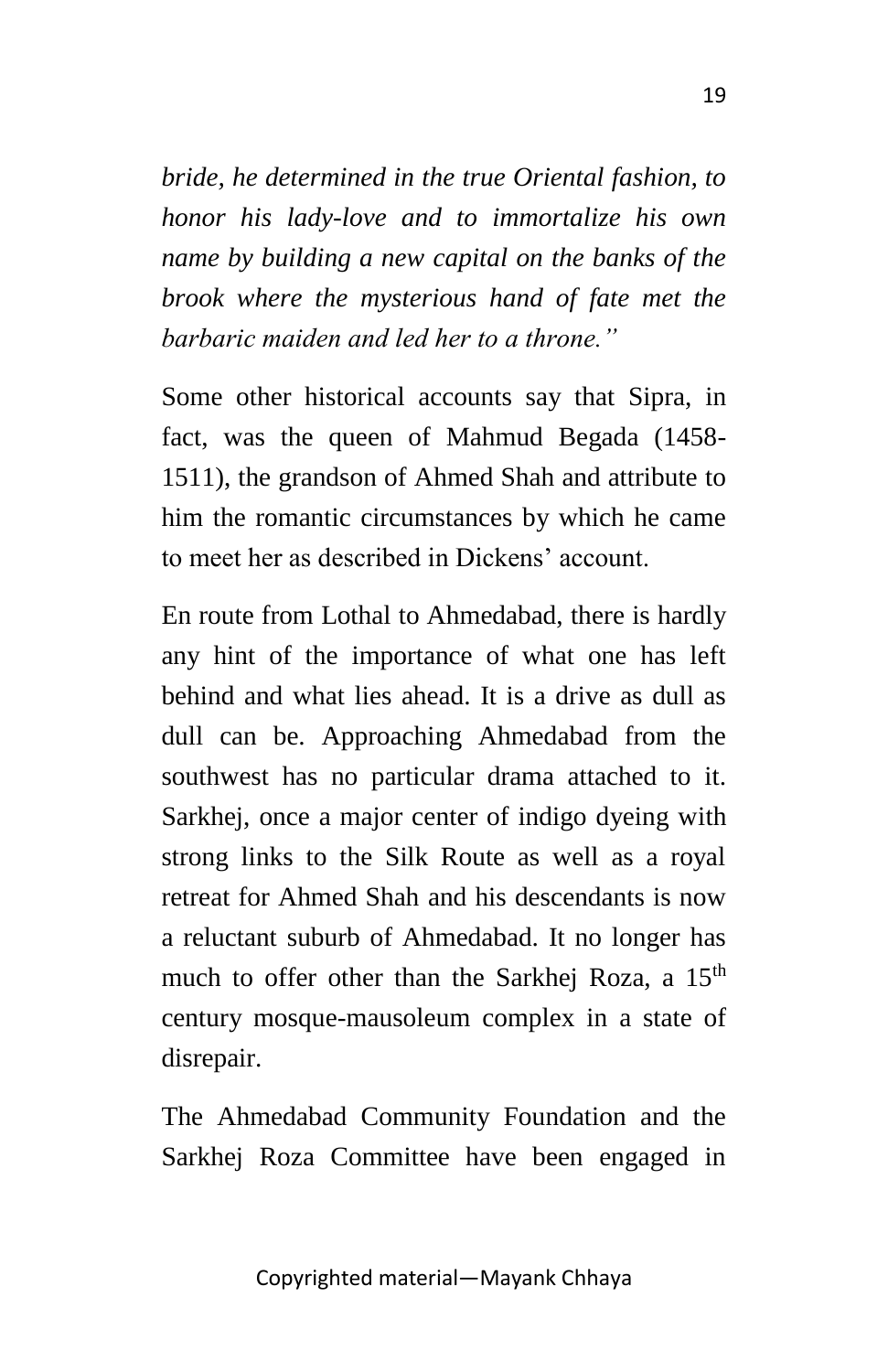efforts to turn the complex into a cultural getaway where the residents of the city can come and unwind in the midst of indiscriminate urbanization which devours much of the open space. The transition from the ancient to the medieval and eventually to the modern as it unfolds along the Lothal-Ahmedabad drive does so quite uneventfully. To think that a mere 80 kilometers can run through over four and a half millennia of civilization can be hard to grasp at first, but one begins to understand the mindset of the people of the region here that history is nothing but a story past its expiry. As Jasubhai puts it, "Bhootkal to samjya havey pan vartman nu shun? (The past is fine but what about the present?)"

Indeed, what about it? To find out I tell him to drop me at Manek Chowk which can be justifiably called the heart of the historical Ahmedabad. The barely one-kilometer long walk from the Bhadra Fort, the principal entrance to the royal complex of the sultan, to Manek Chowk, so named after Maneknath Baba, an ascetic who became the most effective countervailing presence against the ruler, is redolent of an astonishing variety of scents, sounds and sights. A heady mixture of jasmine attar, turmeric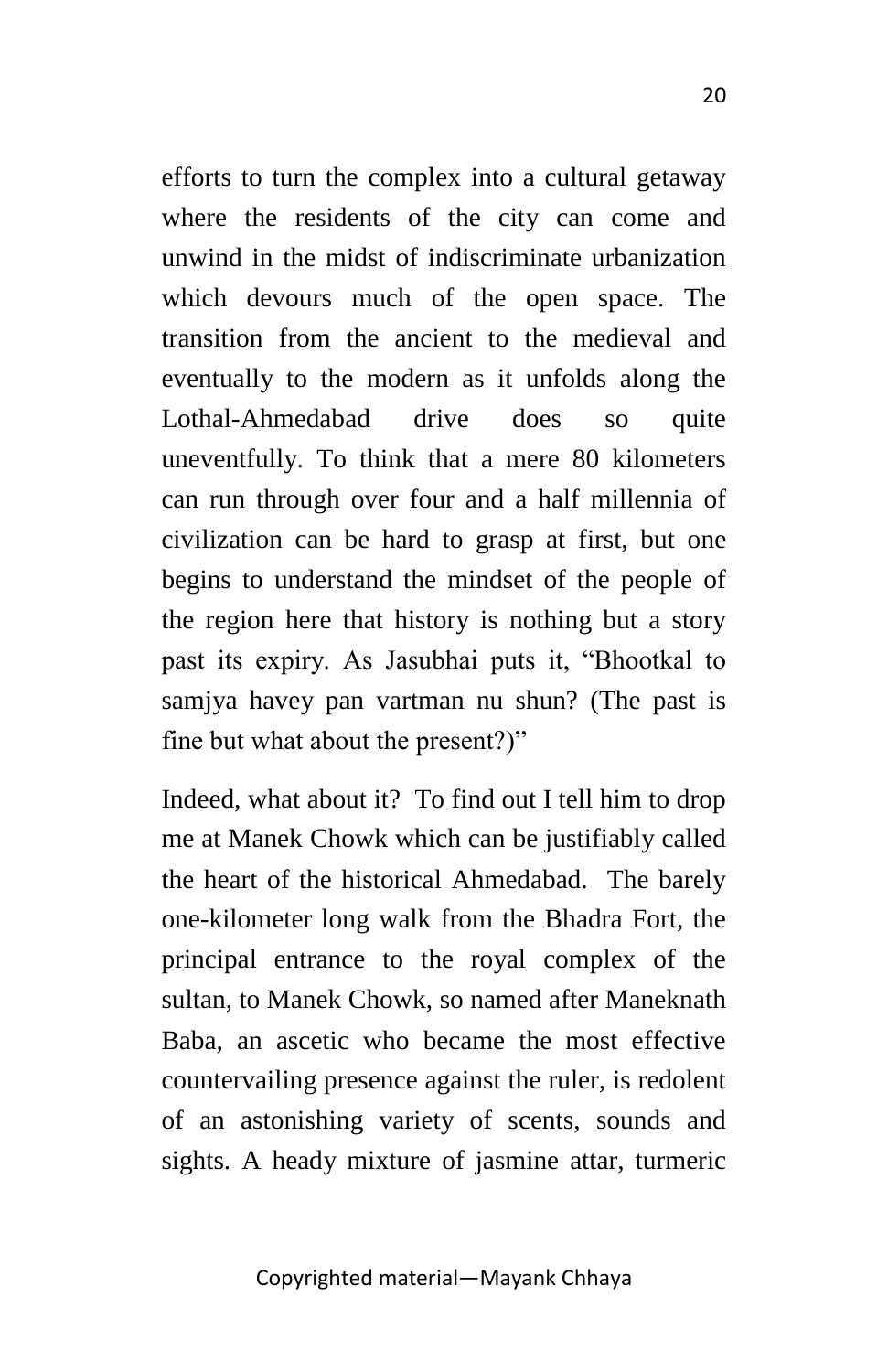powder, roasted cumin seeds, rose oil, Darjeeling tea, sandalwood incense, cow dung and pungent human body odors awaits one.

Add to the odors, both pleasant and putrescent, the unfiltered cacophony of honking rickshaws, ringing bicycle bells, howling hawkers, mooing cows, squawking parrots and occasional hooting monkeys and you have a surreal mixture of the olfactory and auditory. What completes the scene are thousands of people randomly bouncing around in Brownian motion that seems impossible to decipher from outside but is tackled effortlessly once you are inside the throng. It is as if the laws of motion here are unique to this place and work only inside the one-kilometer radius around Manek Chowk.

Ahmed Shah and Maneknath were said to be adversaries, one the padshah of all that was physical in Ahmedabad and the other the master of the metaphysical. The cause behind the animus between the sultan and saint is not clear but that has not prevented mythologies from rising out of the mists of history. One holds that Maneknath, who disapproved of all the fortifications being created by Ahmed Shah around the city, decided to invoke his miraculous powers to stop the king. He would stitch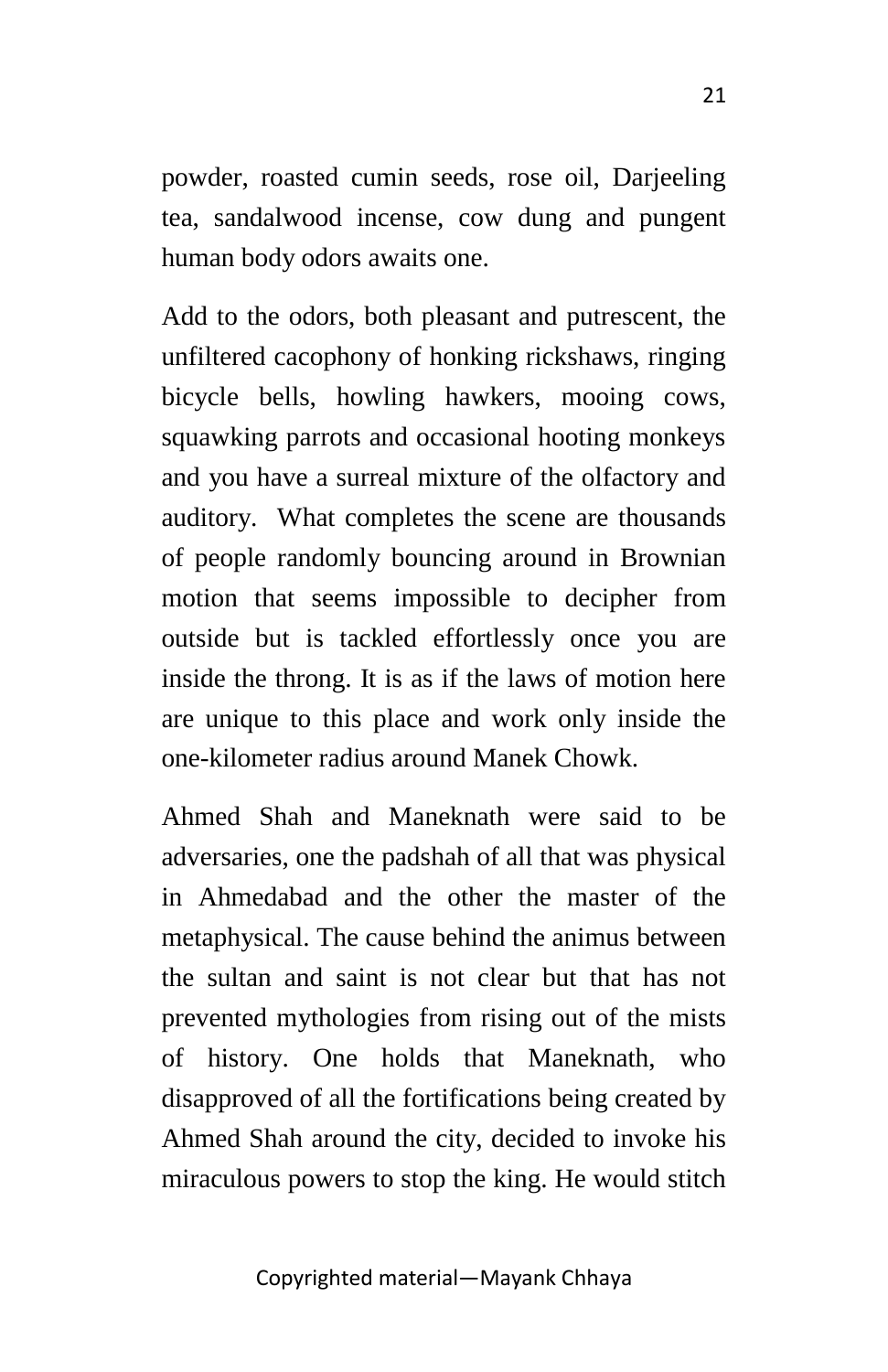a quilt all day and unravel it at night. Every time he unraveled the quilt fiber by fiber the walls of the fortification would crumble brick by brick. Eventually the two reached a truce under which the sultan agreed to name the square in the middle of the fort as Manek Chowk. In return, the ascetic lifted the curse. Or so goes one of the fables. The purpose of this fable is quite like the purpose of any fable—it is to mythologize banal realities to make them worthier for posterity.

Under Ahmed Shah the city quickly began to acquire its impressive physical features. He imported alabaster, marble and expensive woods from different parts of India to build royal mansions and mosques. A network of narrow streets scratching their way through principal streets began to take shape. The principal streets were "broad enough for ten bullock carts to drive abreast", according to some of the chroniclers of the time. Think the  $15<sup>th</sup>$  century version of a four-lane highway. The infrastructure building boom inevitably brought in craftsmen. The construction economy also led to the influx of weavers and merchants who began shaping the city's identity.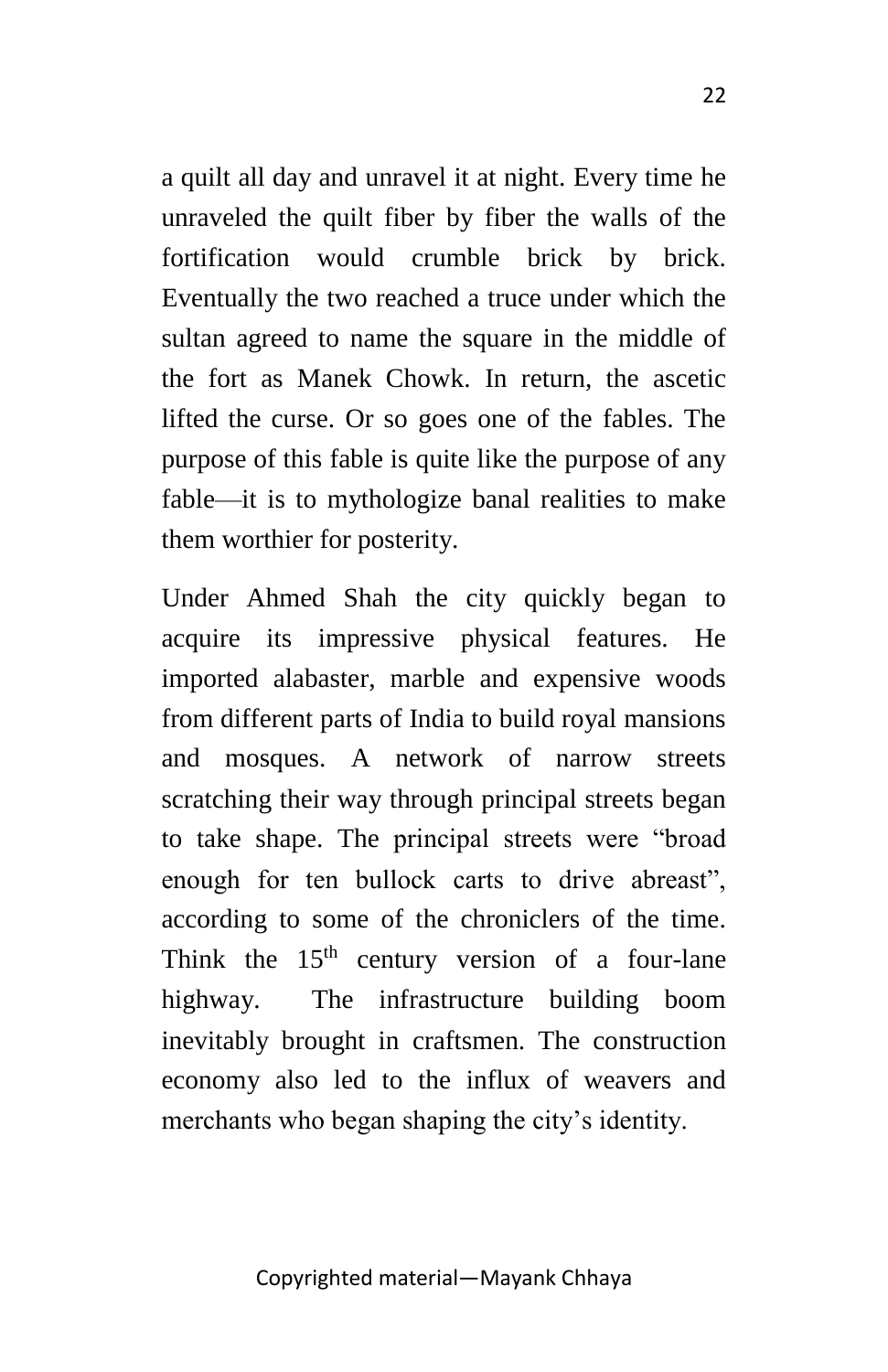The streets that now seem stiflingly narrow were more than adequate in Ahmed Shah's time as traders set up an impromptu bazaar, spreading out their goods on the two sides. There were fine silks, ornaments, attars, brassware, along with spices and dry fruits on sale. The sustained generation of wealth reflected in mansions that were constructed by merchants in the immediate vicinity of the business district. Intricately carved doors, finely chiseled cornices, windows that looked like ornate oversized picture frames and balconies that seemed like protruding thrones were all common features in buildings in and around Manek Chowk. Many of them still exist in the forlorn hope of a rescue by connoisseurs. There is one but his story later in the book.

By the time Ahmed Shah died in 1442 Ahmedabad was one of India's most thriving cities. His legacy was carried on by his grandson Mahmoud Begada who built a wall around the city, many parts of which still stand today. Some of the massive spiked doors made from teak tell the story about how Begada kept the enemy's elephants from battering them. But the death of Begada in 1511 triggered a decline of the city.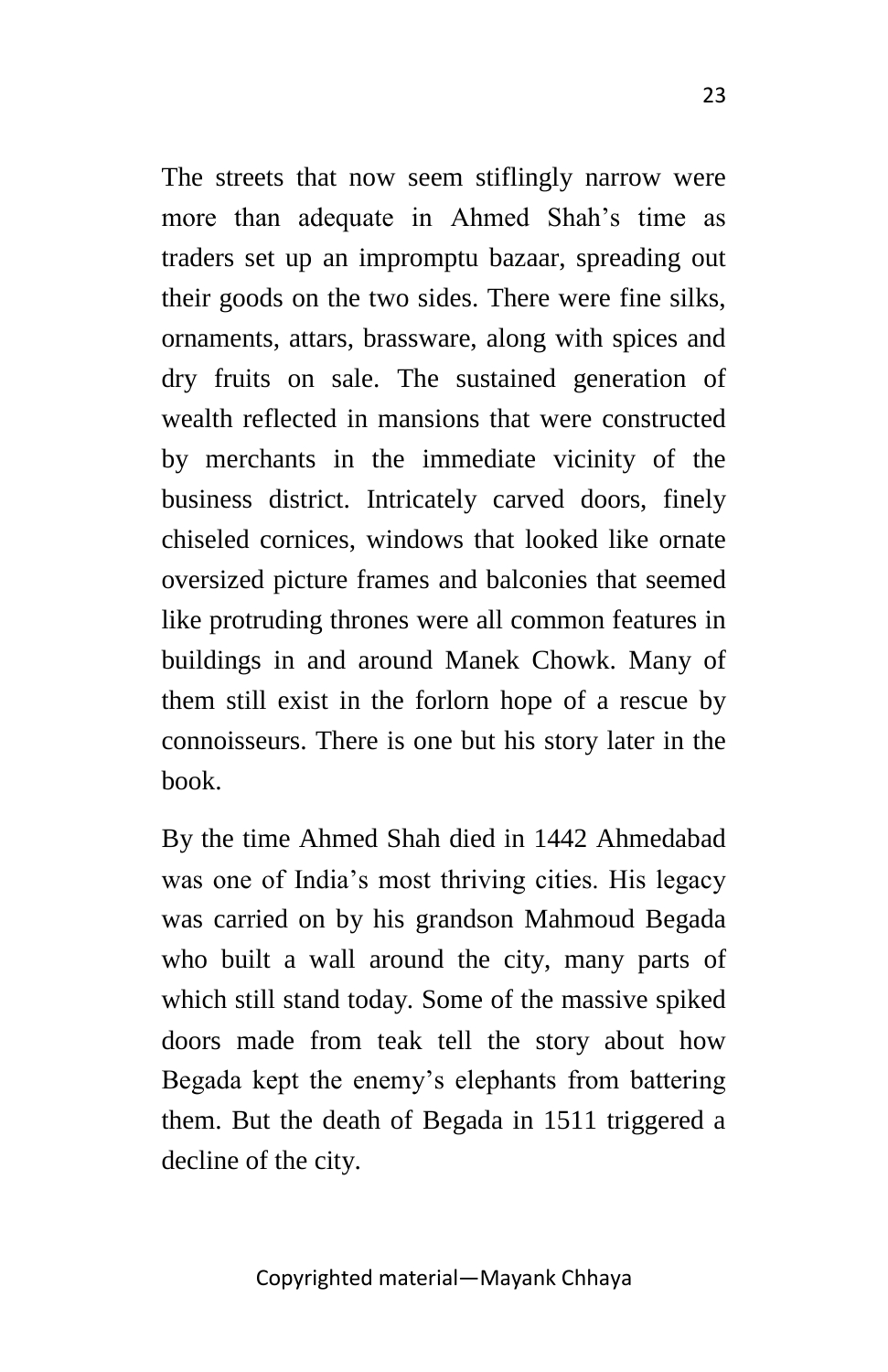*"The power of the Gujarati Kings waned, their revenues were reduced, trade was crippled by Portuguese competition, and the harassed State impoverished by the quarrels of turbulent nobles. The reigning monarch failed to quell the tumult, and in A.D. 1572 the malcontents called in the aid of the Emperor Akbar. He entered Ahmedabad almost without opposition, made Gujarat a province of the Mughal Empire and appointed a Viceroy," Dickens wrote.*

The advent of the Mughal control once again saw the city's fortunes start to turn around. Political stability started drawing merchants from neighboring states, particularly Rajasthan. Some of them came from Osian, a village near Jodhpur in what was then Marwar, towards the end of the  $16<sup>th</sup>$ century to settle down in Ahmedabad. One of their descendants was Sheth Shantidas (1590-1659), described by family annals as "a famous jeweler, financier and businessman of the  $17<sup>th</sup>$  century." Shantidas traded in precious stones and gold and built up a vast fortune, big enough to earn him direct access to the Mughal court. In fact, what bridged the cultural and religious gap between Shantidas, a pious Jain, and the staunchly Islamic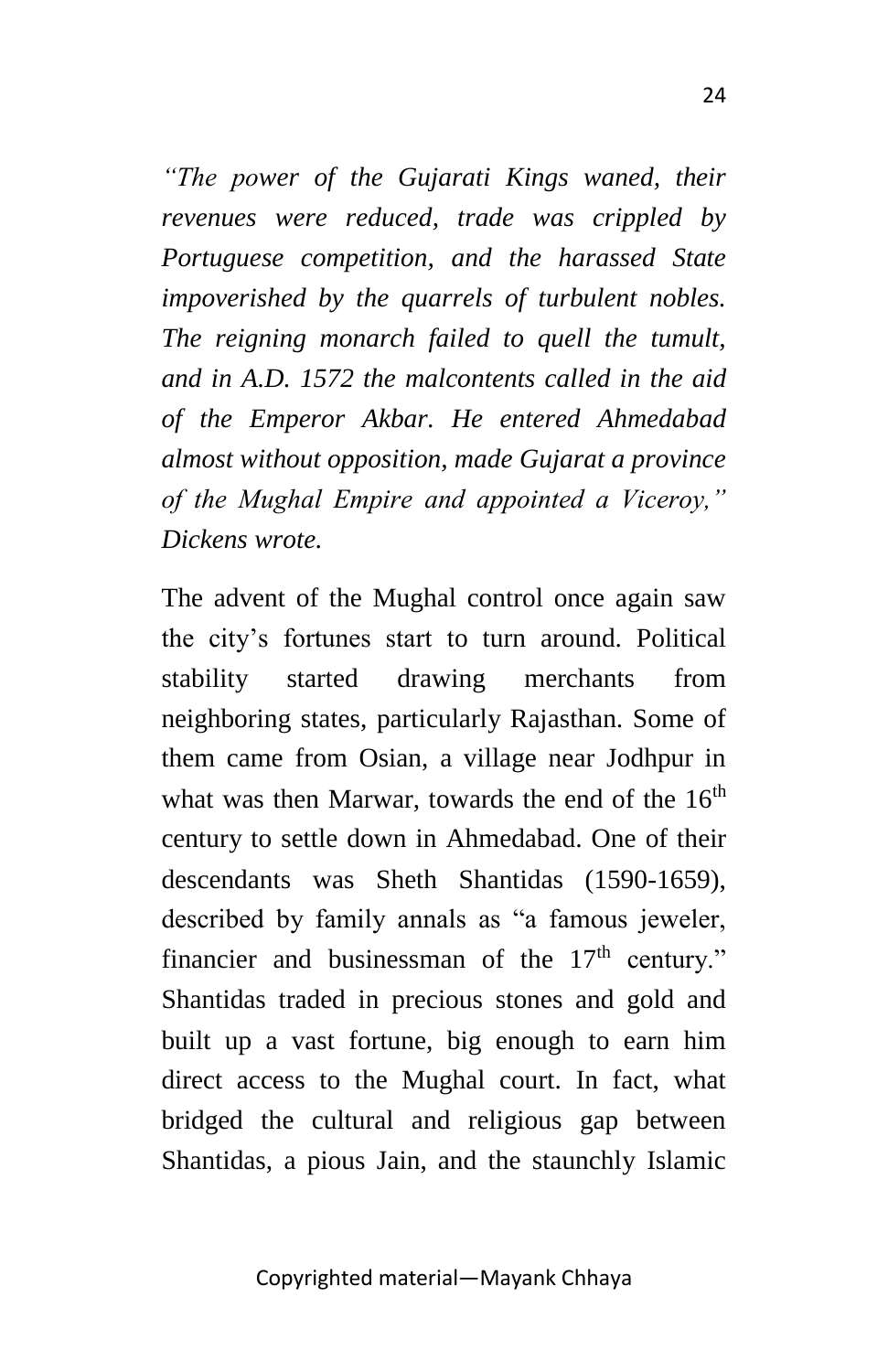Mughal rulers was wealth. He was known to have lent money to the royal court on many occasions. In return the court "treated him with deference and civility." By the late 1630s Shantidas had established himself as the most influential citizen of Ahmedabad and was said to have been conferred the title of Nagarsheth by Emperor Jahangir. Shantidas's progenies would go on to play a defining role in shaping Ahmedabad's destiny that remains strong nearly five centuries later.

By the late  $17<sup>th</sup>$  century Ahmedabad was back in the midst of renewed prosperity so strong as to compel a Portuguese traveler in 1695 to call it "the greatest city of Hindoostan, nothing inferior to Venice for rich silks and gold stuffs curiously wrought with birds and flowers."

A lot of what prompted the anonymous Portuguese traveler to gush about Ahmedabad was in and around Manek Chowk. What in 1695 seemed "nothing inferior to Venice" also included the 'Badshah no Haziro' and 'Rani no Haziro', the mausoleums of Ahmed Shah and his queen and the rest of the family, including their parrot, in the heart of Manek Chowk. Even though the Muzaffarid dynasty of Ahmed Shah had long passed in the late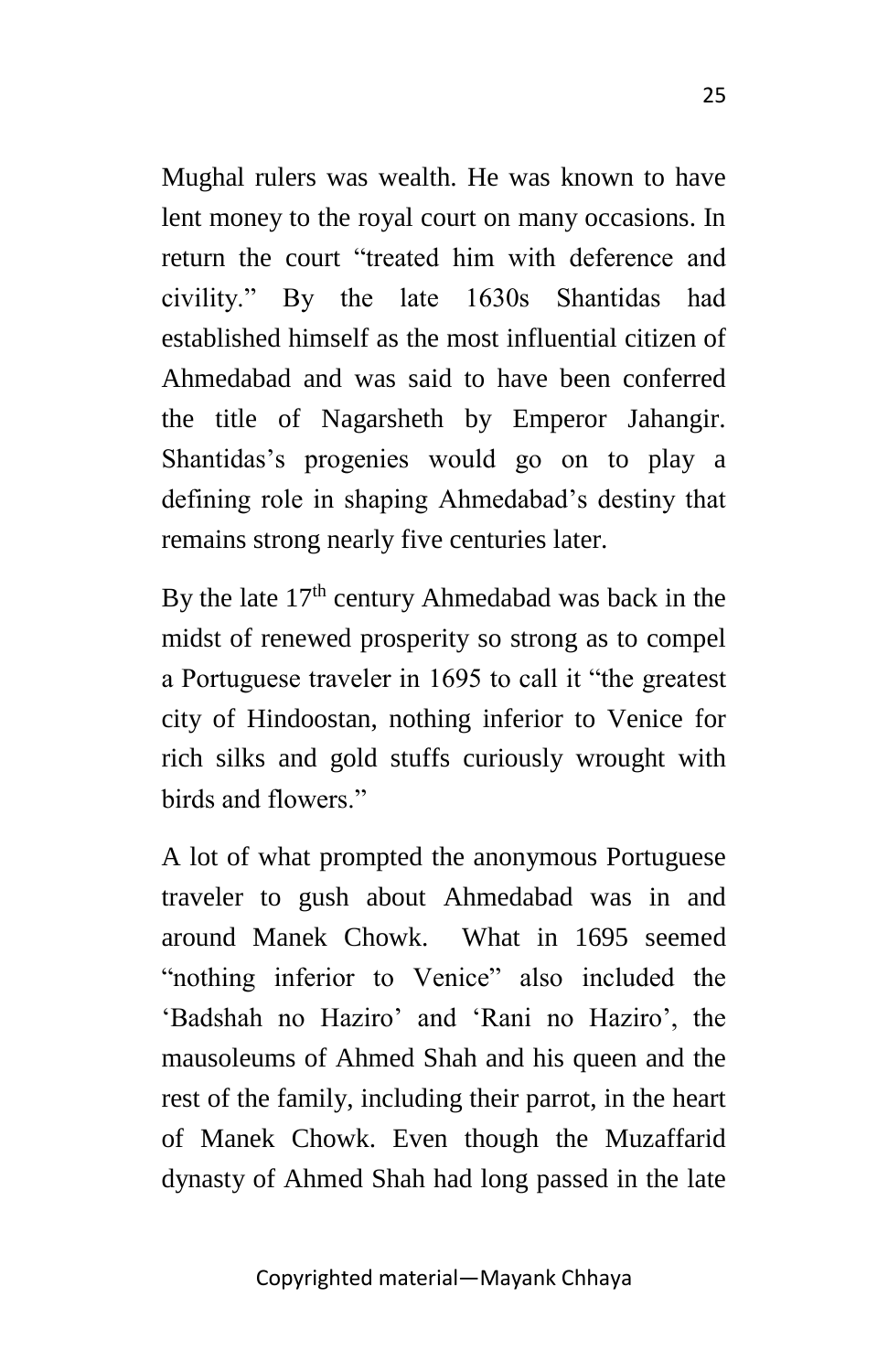17<sup>th</sup> century its monumental legacy was intact. However, over three centuries later the old Ahmedabad is nothing like Venice. And nowhere is that more evident than the Rani no Haziro. The mausoleum predominantly smells of human urine and excrement. Squatters have overrun the outer perimeter of the mausoleum. One has to navigate through drying laundry hanging on haphazardly tied clotheslines, torn cardboard boxes, broken furniture

indifference until I establish my genuine interest in learning about the monument. He warms up to the fact that at last there is a visitor who is interested in something other than relieving himself. He does not know much about the history of the place but compensates that with his enthusiasm to protect it. For some reason he gets particularly animated while pointing me to the small tomb of the royal parrot. "Saheb, Ahmed Shah cared even about his parrot," the caretaker says in an unintentionally humorous endorsement of the munificence of the royalty. His point being that if the king's feathered companion was so pampered one can only imagine how well he treated his human subjects. Not much of that

and worn out shoes to enter the complex. A sullen caretaker greets me with palpable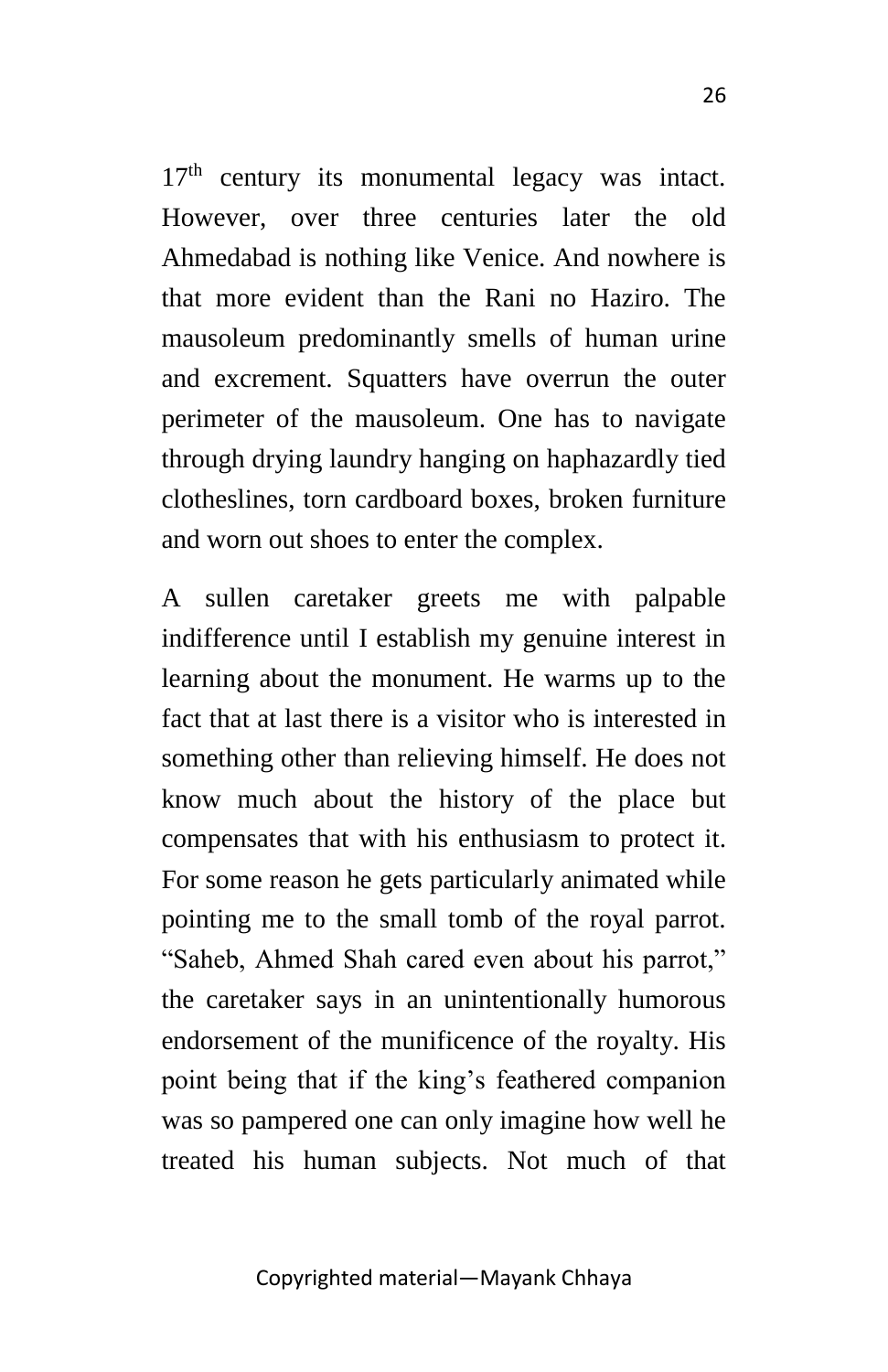literature is easily available. If the overall prosperity of Ahmedabad was any measure, then the ordinary people were as happy as the caretaker insists the parrot was.

I ask the caretaker why the Haziro suffers from such neglect. He looks at me as if the answer should be obvious to anyone reasonably discerning. It is not, and he does not offer one. As I give him 100 rupees for conducting me around, he hesitates at first, then contracts his upper body in awkwardness and eventually accepts it saying, "This is Ahmedabad. No one pays me." Come to think of it, this throwaway observation paints a picture of the inhabitants who have the reputation, which is not accurate, of paying their due only when all other options have been exhausted.

From the Rani no Haziro I head to the Badshah no Haziro across the street. That domed complex, unlike the queen's mausoleum which is an open courtyard, is decidedly better looked after. For once the smells here are so much more uplifting. Brown incense shaped like tiny cones and cylinders are burning. They send up a soothing aroma into the surrounding. Three elderly Muslim women are sitting in front of huge aluminum platters full of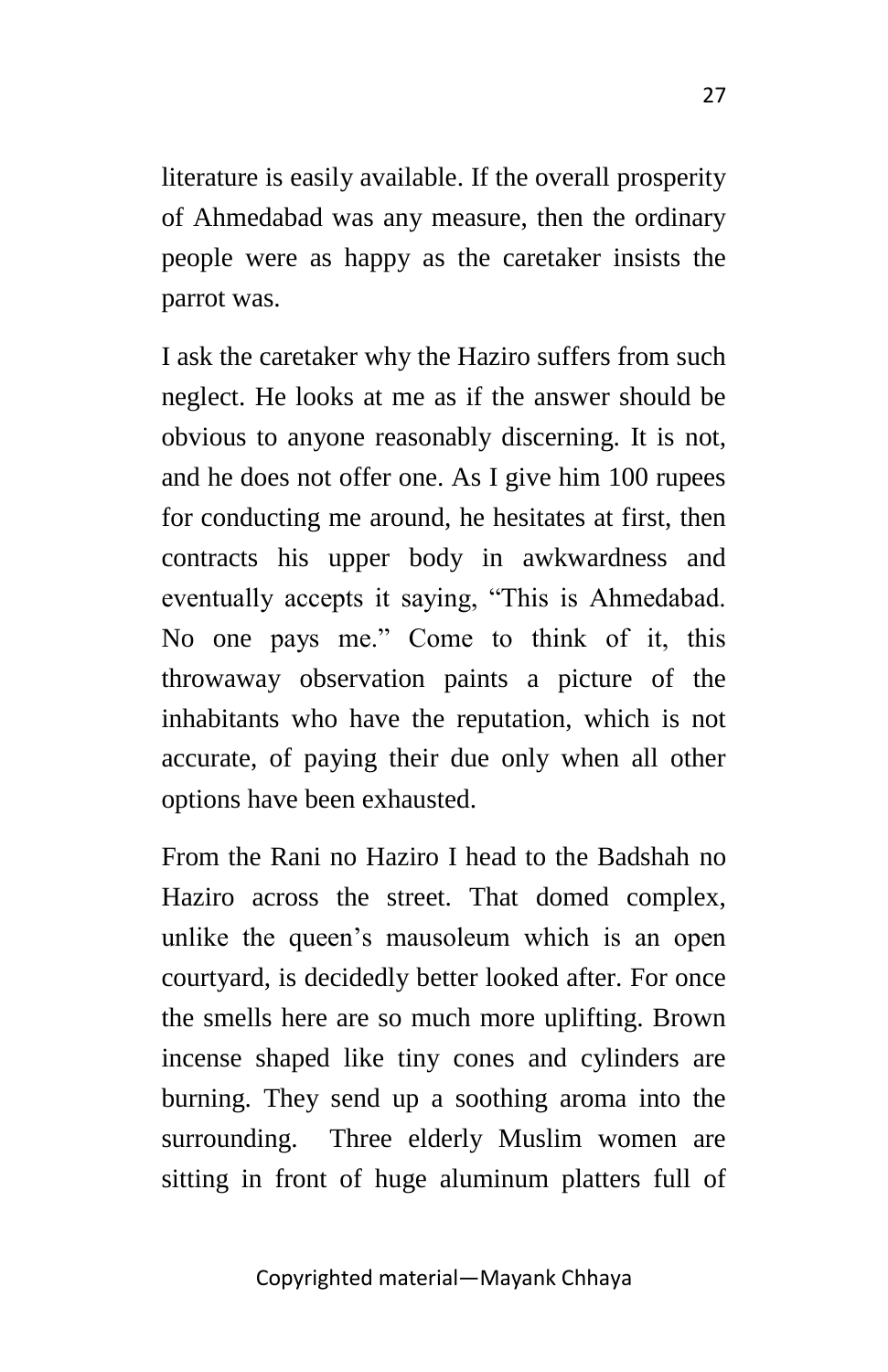boiled potatoes. They are all skinning the potatoes. Since it is the month of Ramadan, they say they are preparing for the evening feast. The oldest one smiles with such warmth that I feel compelled to sit down and chat with her. She says her family has been the tomb's caretaker ever since it was built. "It has nearly been six centuries that my family has been looking after this place," she says.

I cannot help but ask why the king's tomb is so much better looked after than the queen's. She says, "I don't know anything about that. We have nothing to do with that complex. We look after only the badshah's tomb."

With pleasantries out of the way I enter the mausoleum. The marble threshold has been worn out and smoothened by a countless number of people walking on it for centuries. The sultan's tomb is right in the middle of the rather dimly lit mausoleum. The filament in the bulb emanates pale yellow light and flickers as if it is about to burn out. A low decibel static hum of a heated filament can be upsetting if you suffer from migraines. For reasons which I have not been able to understand I felt a tremendous sense of disquiet as I circumambulated the complex. One could be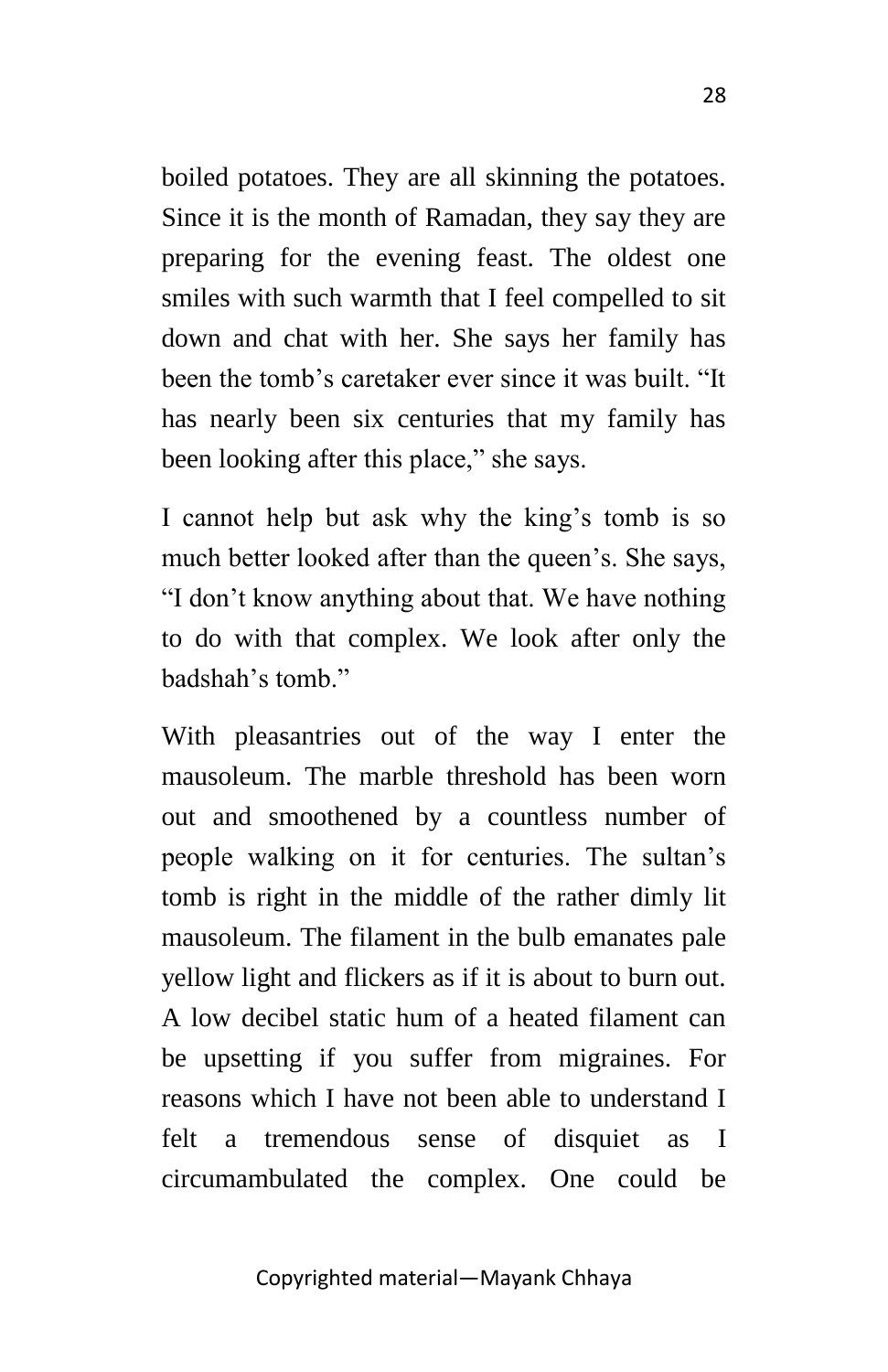imagining such things, but it felt as if Ahmed Shah died a very unhappy man. I quickly banished the thought and returned to where I had started. Before leaving I ask the old caretaker what she thinks of Ahmedabad. She smiles and says, "Arey Amdavad to sona ni lagdi chhe. (Ahmedabad is like a gold ingot)."

A Muslim man, in his 40s walks in and folds his hands saying 'Namaste' to me. He just caught the last bit of the woman's comment about Ahmedabad being a gold ingot. He completes the thread saying, "Roj na sau man sona ni levad devad thay chhe ahiyan. (Every day one ton of gold is bought and sold in this area)."

The next day, in a somewhat unnecessary attempt to relive Ahmed Shah's state of mind before he decided to found the city, I retraced some of the route along which he was supposed to have found Sipra's face aglow in the mauve of a setting sun. There were, of course, some Bheel women with their burnished brass pitchers drawing water from a rivulet but their faces were astir with none of the romance that the sultan is supposed to have discovered on Sipra's visage. From his elephant perch life ten feet below may have appeared fraught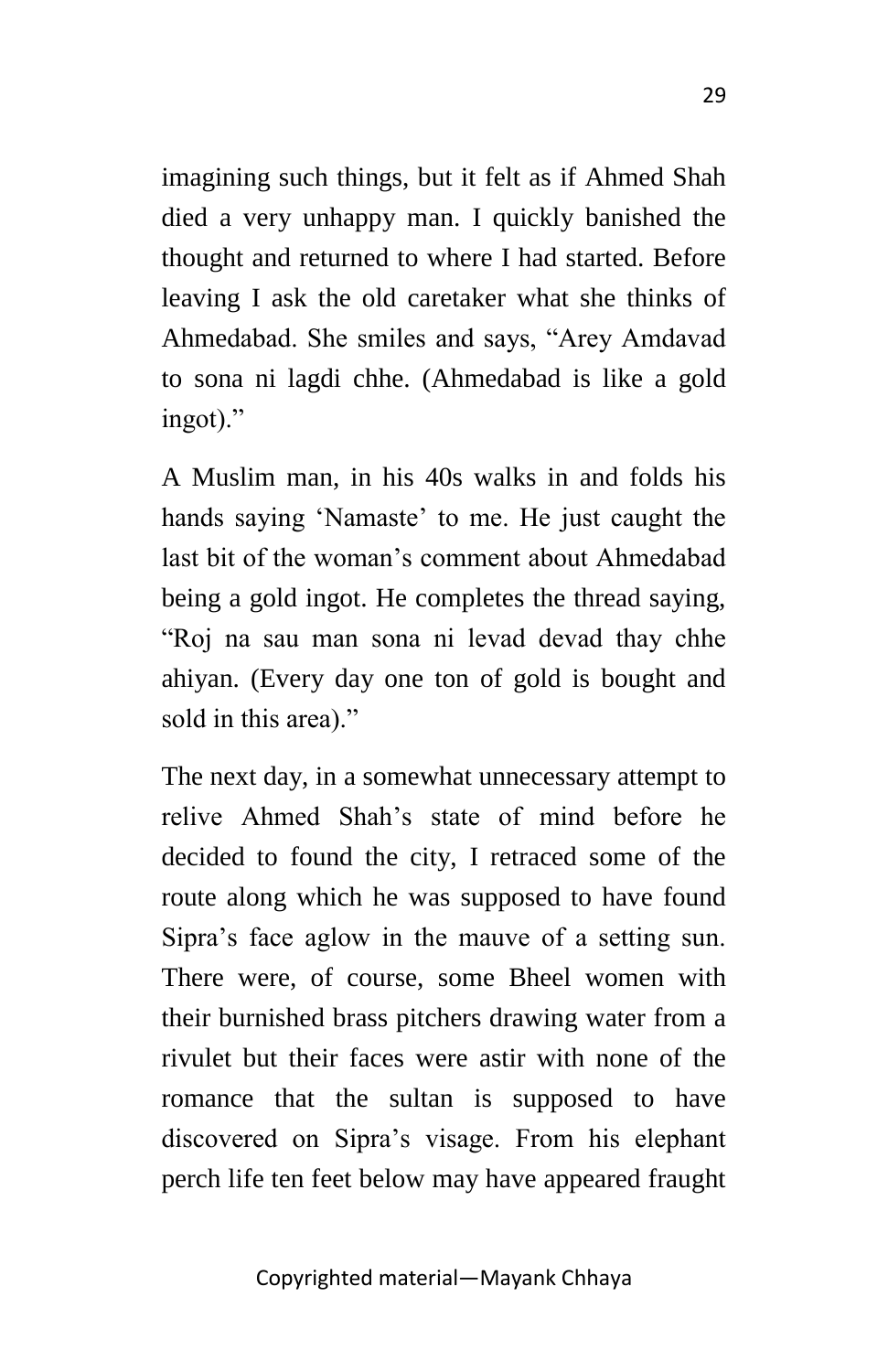with romance to Ahmed Shah but at the ground level these women circa 2010 looked withered and exhausted by the oppressive banality of their existence. They paid no attention to my solicitous importunes about Sipra. One reason could be that they figured I was no sultan. For a brief moment I did wonder what gave away my commoner status but then quickly realized that I was on foot and not on an ornately draped pachyderm. Only one of them answered with a curt, "Modu thay chhe gharey jawa (It's getting let to go home)." As they walked off a frog leapt from nowhere and landed on my right shoe and then launched again on to a muddy puddle. In the ripples it caused for a moment I thought I saw the reflection of Ahmed Shah on his elephant.

I also visited Rani Sipra's Mosque to get the measure of the man who felt so galvanized by his "lady-love" as to found a whole new city even if it bears his name. *"Among the most beautiful monuments of Muslim genius must be counted the Rani Sepre Mosque at Ahmedabad. The whole city is full of beautiful specimens of Mohammadan as well as Hindu architecture, and it would seem that the inhabitants of this distant city, being somewhat less frequently massacred and robbed and burned*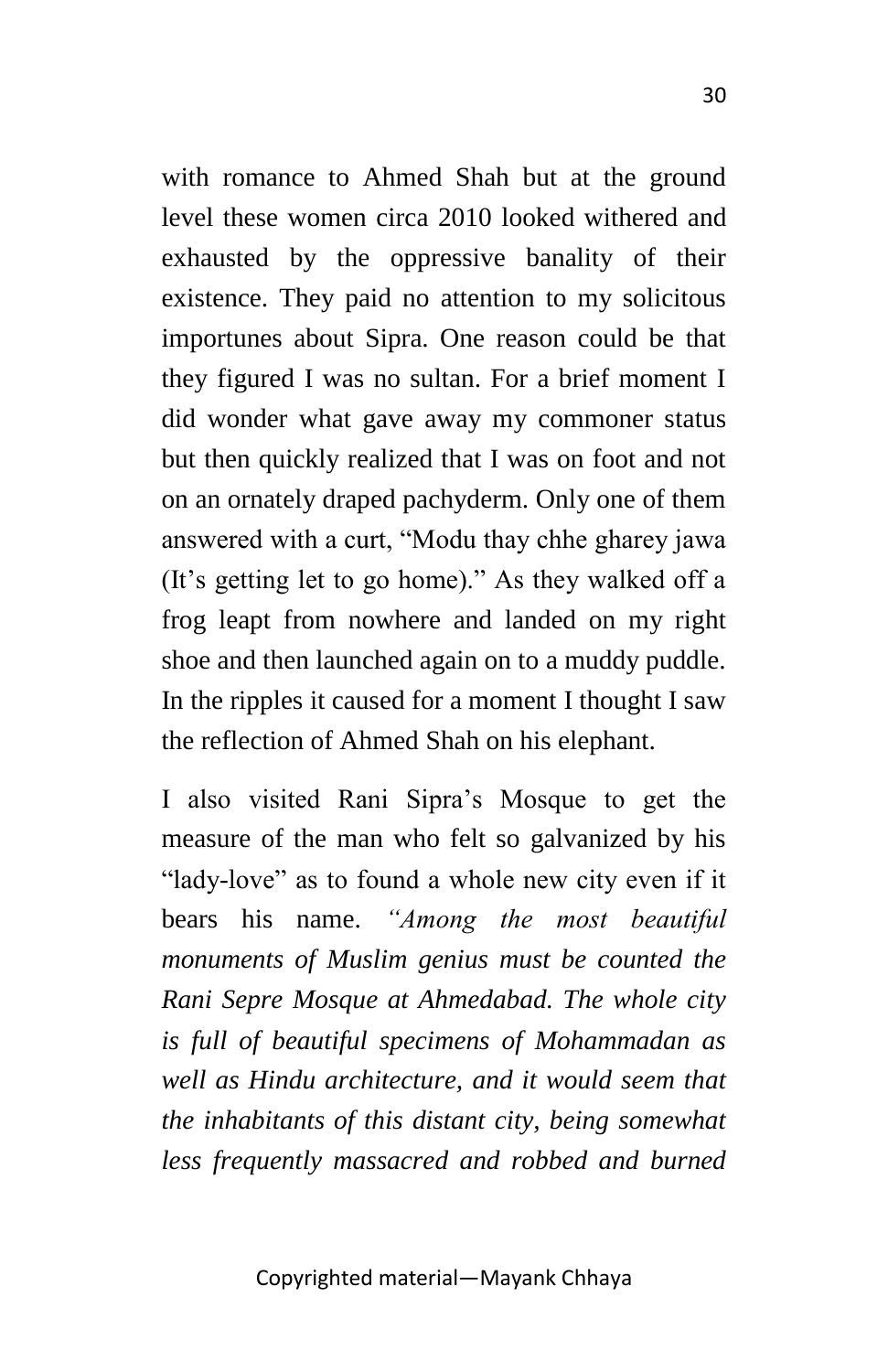*out than their more eastern brethren, had found more leisure and wealth to devote to lasting proofs of their power,"* wrote F. Marion Crawford in the June-November, 1885, issue of the Harper's New Monthly Magazine published out of New York. Although I had visited the monument on a few occasions in the 1970s, I decided to go there again in the  $21<sup>st</sup>$  century, this time armed with a late  $19<sup>th</sup>$ century perspective as reflected in Crawford's special article. Crawford then described Ahmedabad as a "mussulman city", a description that can now potentially cause a riot.

Looking at the mosque today one could only guess what the allure was for a visitor like Crawford. What seemed like one of the most beautiful monuments in India to him in 1885 was in 2010 but a structure in need of a thorough scrub. There is a picture of the mosque, also known as the Masjid-e-Nagira or Jewel of a Mosque, circa 1872 by an English photographer called Colin Murray as well its pencil drawing in the Harper's New Monthly Magazine, both of which show the presence of Rabari\* men in the compound. Murray's photograph is so sharp, one can almost read the expression on the face of one of the three Rabari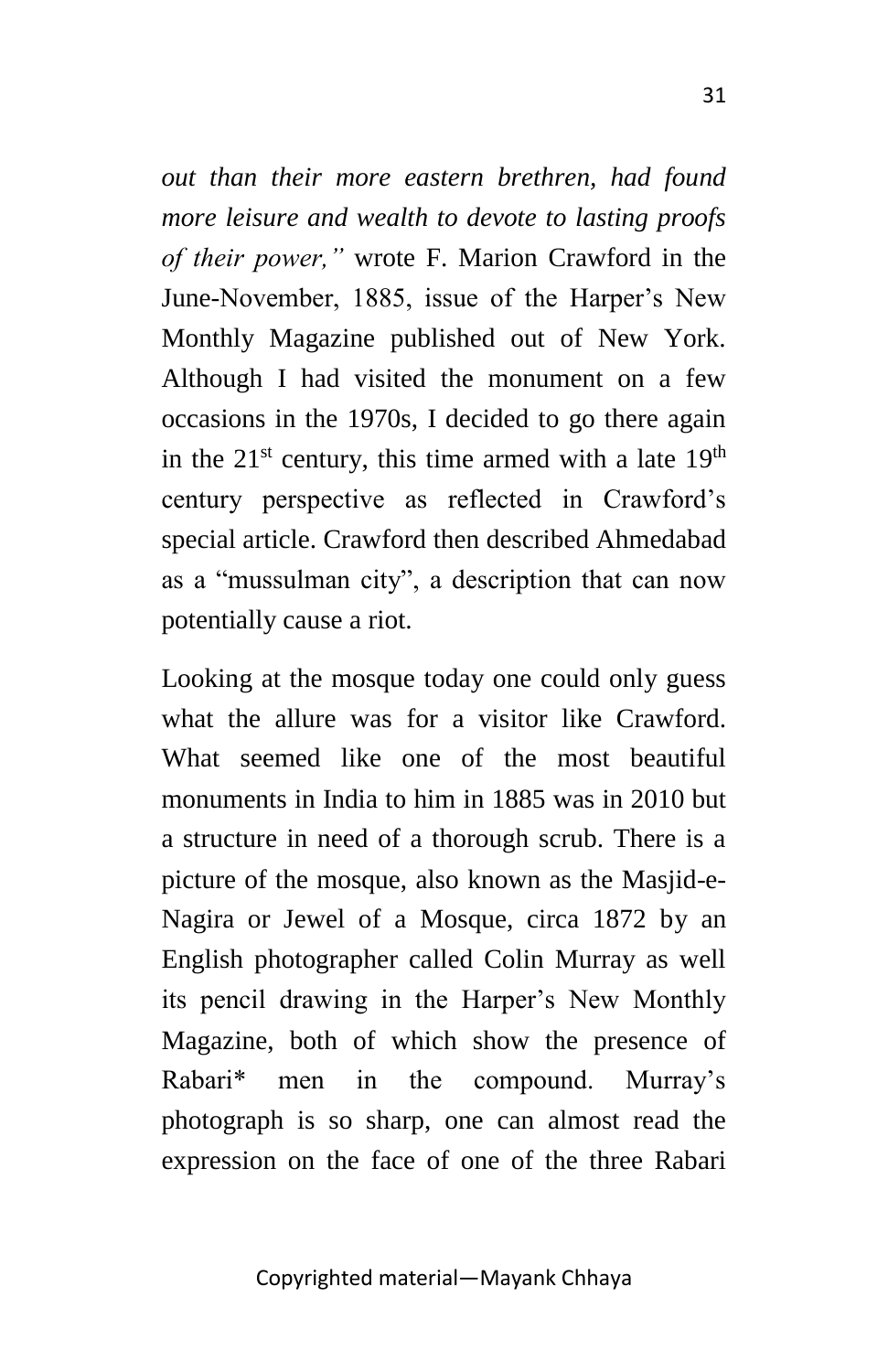men. While it may just be a happenstance that both the illustrations from the late  $19<sup>th</sup>$  century show only Rabari men, it is possible that even in those days, quite like today, these monuments were not frequented by the city's more urban residents. Not that this observation has any larger sociocultural significance, but one feels compelled to make it in and of itself.

The only monument from the sultanate days preserved with any degree of passion is the Sidi Saeed ni Jali. The panel of ten jalis, sandstone screens with intricate carvings, is part of a mosque built by Sidi Saeed, an Abyssinian in 1572. The word Sidi is derived from the Persian Shidi which refers to Africans. Iranian seafarers, who used to visit Gujarat coast as part of their trade route, could have brought Shidis as slaves, some of whom stayed on in the state. Sidis are found in Saurashtra as well and although they have over the centuries become Gujarati they do retain many of their African customs.

What works in favor of the Jali is that it is largely viewed as a secular monument even though it resides within a mosque unlike other monuments from the era that remind the more conservative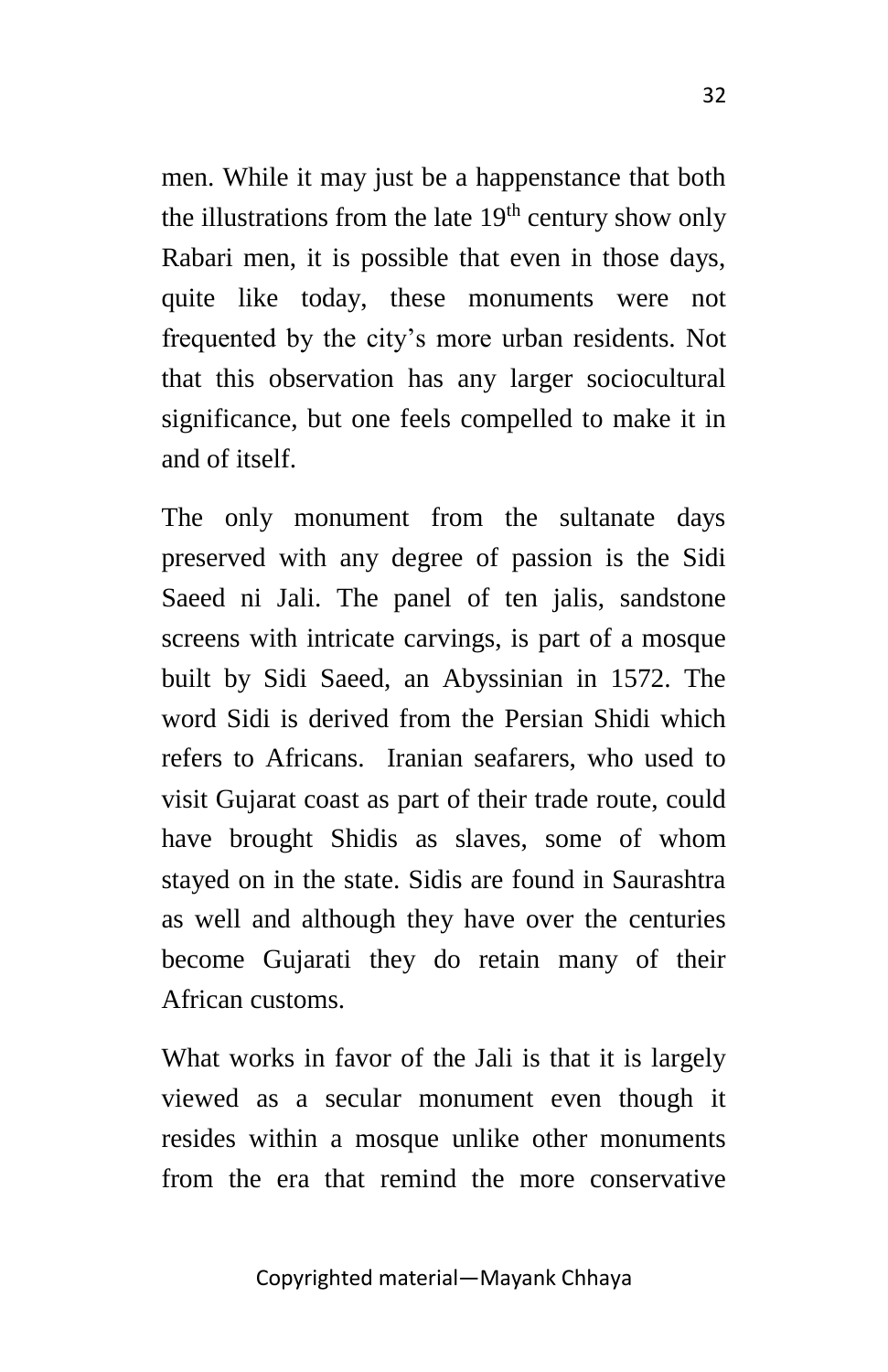among Ahmedabad's people of Islamic conquests. The Jali in contrast is seen not as a creation of a conqueror. In fact, the brilliant latticework on stone is a popular emblem of the city.

From Manek Chowk I spontaneously start walking towards Sankdi Sheri (Narrow Street) as if prompted by some genetic memory of my childhood spent in the area. Those who come here know it is practically mandatory to drink a glass of lassi at Girish Cold Drinks. During my childhood the owners of Girish Cold Drinks had a standing challenge to anyone to prove that the thick layer of whipped cream that floated on top of every glass of lassi was anything but 100 percent genuine cream. Rumors had it that the Girish owners used sweetened paper pulp. I remember men arguing whether it was possible to whip up such luxuriant cream from milk that had less than six percent fat. This was even while they downed a couple of glasses of lassi. I will cite my 300 plus cholesterol as evidence to vouch for the 100 percent purity of that cream. It was amazing to discover that nearly 40 years later the lassi tasted the same cloyingly sweet and richly textured. I had the option of lassi with green khuskhus syrup or the red rose syrup. I